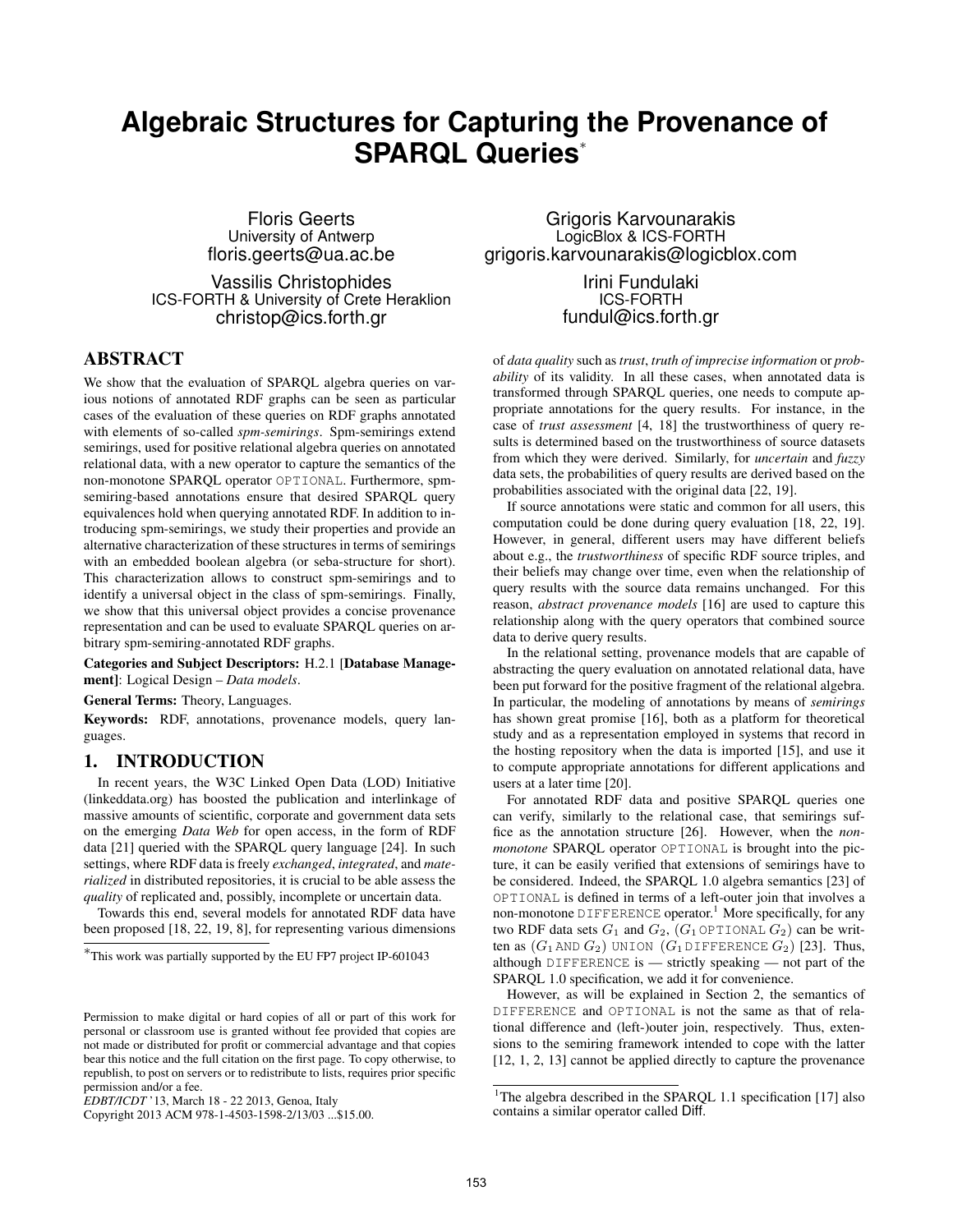of SPARQL queries. Recent work [9] suggests that it may be possible to express the SPARQL difference in terms of relational operators, in order to leverage the structure of m-semirings, an extension of semirings for relational queries involving difference [12]. However, while a provenance model based on the so-called universal m-semiring exists, this model does not allow for a concise and simple representation of its expressions [12] and, thus, its practical usability as a provenance model is rather limited.

For these reasons, in this paper we propose a new algebraic structure for capturing the semantics of the SPARQL DIFFERENCE (and thus also OPTIONAL). More specifically, we identify a set of SPARQL query equivalences that involve DIFFERENCE and that hold under both the bag and set semantics, and show that these equivalences also hold when evaluating SPARQL queries on a wide variety of annotated RDF data. Then, we define so-called *spm-semirings*, an extension of semirings with a new operation  $\ominus$ , based on identities derived from the aforementioned SPARQL equivalences. Furthermore, we show that spm-semirings do have a universal structure that provides a concise representation of the provenance of RDF data and SPARQL queries involved.

The underlying techniques rely on a characterization of spmsemirings in terms of semirings with an embedded boolean algebra, of *seba-structure* for short. This characterization is non-trivial and interesting in its own right. Furthermore, the spm-semiring-based provenance expressions can indeed be used to compute appropriate annotations in a wide variety of application domains. We thus provide a complete picture of SPARQL query evaluation on annotated RDF and propose an abstract provenance model that incorporates non-monotone SPARQL operators, something that is still open for queries with difference in the relational case.

In summary, we make the following contributions:

1. We illustrate that the semantics of SPARQL on various notions of annotated RDF have a great commonality (Section 2). Based on this, we generalize the semantics of SPARQL algebra expressions to RDF data annotated with values from some arbitrary annotation domain  $K$ , or  $K$ -annotated RDF for short (Section 3). For this purpose, K is equipped with binary operations  $\oplus$ ,  $\otimes$  and  $\ominus$ , and constants 0 and 1, that accommodate all SPARQL algebra operators.

2. We identify a set of SPARQL algebra equivalences (some involving DIFFERENCE) that are desirable to hold on  $K$ -annotated RDF (Section 4). We show that for these equivalences to hold,  $(K, \oplus, \otimes, \ominus, 0, 1)$  must be an spm-semiring, and vice versa. A minimal set of identities defining spm-semirings is provided.

3. An alternative characterization of spm-semirings is given in Section 5, based on semirings with an embedded boolean algebra, or seba-structures for short. We prove the correctness of this characterization and show how it can be used to construct spm-semirings based on semirings commonly used in practice.

4. We identify a universal object in the class of spm-semirings (Section 6), leveraging the characterization in terms of sebastructures, and show that the evaluation of SPARQL queries on spm-semiring annotated RDF factors through the evaluation of RDF annotated with elements in the universal object. The universal object is therefore proposed in Section 7 as provenance model for annotated RDF and SPARQL.

Finally, we compare spm-semirings with related work in the relational and Semantic Web context in Section 8, and conclude with directions for future work in Section 9.

## 2. QUERYING ANNOTATED RDF

In this section, we provide examples of the evaluation of SPARQL queries on annotated RDF data. We first recall RDF [21] and SPARQL [24], with the standard bag semantics in which we represent multiplicities as annotations. We then observe that, similar to the relational case, the semantics of SPARQL on various forms of annotated RDF have a great commonality.

RDF and SPARQL in a nutshell. RDF is the standard model for representing Semantic Web data as sets of *triples* of the form (*subject*, *predicate*, *object*). Intuitively, each triple contains some information about the resource in its subject. For instance, Table (a) of Fig. 1 shows an example of an RDF triple set, denoted by G, where the columns stand for the corresponding components of each triple. SPARQL is the standard language used to query RDF data. We present the SPARQL semantics based on the algebra of Perez et al. [23]. The operators of this algebra manipulate bags of mappings and include a) unary operators  $\sigma$  and  $\pi$  that correspond to the SPARQL constructs FILTER and SELECT, respectively, and b) binary operators ∪, ✶, and ✶ for the SPARQL constructs UNION, AND, and OPTIONAL, respectively. The operator ✶ can be defined in terms of ∪, ✶ and \, the algebraic counterpart of DIFFERENCE [23]. The following example illustrates the standard bag semantics of SPARQL queries.

EXAMPLE 1 (BAGS). The evaluation of a triple pattern on a set of triples is a *bag of mappings*. Figure 1 depicts the following:

Table (b) shows the mapping bag  $\Omega$  derived from the evaluation of the SPARQL pattern  $(?x, ?y, ?z)$  over G. Here,  $?x, ?y$  and  $?z$ denote variables that are bound to constants in triple patterns. The pattern  $(?x, ?y, ?z)$  selects all triples from the RDF graph and the result of its evaluation on G is denoted by  $\llbracket$   $(?x, ?y, ?z)\rrbracket_G$ .

To simplify the presentation, we will use the tabular representation of the mapping bags shown in Table (b), where the first three columns correspond to variables in the mappings and the fourth column (#) represents the multiplicity of the mapping. The last two columns ( $tr(ust)$  and  $fu(zzy)$ ) can be ignored for now, as can be the gray shaded entries in Tables (h) and (i). We further employ symbols  $\mu_i$  to identify individual mappings.

Tables (c–e) illustrate the evaluation of the operators  $\sigma$  and  $\pi$ . The output mapping bags are denoted by  $\Omega_1$ ,  $\Omega_2$  and  $\Omega_3$ . For instance, mapping  $\mu_{11}$  of  $\Omega_3$ , has two derivations originating from mappings in  $\Omega$ , namely one by projecting  $\mu_4$  and another one by projecting  $\mu_5$ . The multiplicity of  $\mu_{11}$  is obtained by *adding* the multiplicities of  $\mu_4$  and  $\mu_5$ .

Table (f) shows the result of  $\Omega_4 = \Omega_2 \cup \Omega_3$ , where  $\Omega_2$  and  $\Omega_3$  are shown in Tables (d) and (e), respectively. Note that unlike the relational union, the SPARQL union can be applied on bags of mappings defined on different variables. In  $\Omega_4$ , mapping  $\mu_{12}$  has two derivations, both of them originating from  $\Omega_3$ , while the two derivations of  $\mu_{13}$  originate from  $\Omega_2$  ( $\mu_8$ ) and  $\Omega_3$  ( $\mu_{10}$ ). The multiplicity of  $\mu_{13}$  is obtained by *adding* the multiplicities of  $\mu_8$  and  $\mu_{10}$ . Table (g) depicts the result of  $\Omega_4 \bowtie \Omega_1$ . For instance, mapping  $\mu_{16}$  is derived by joining  $\mu_{13} \in \Omega_4$  and  $\mu_6 \in \Omega_1$ . Mappings can be joined only if they are *compatible* [23]. In our example,  $\mu_6$  and  $\mu_{13}$ are compatible because they agree on their common variable, i.e., they both bind ?y to b. The multiplicity of  $\mu_{16}$  is computed as the *product* of the multiplicities of the two input mappings  $(1 \times 2=2)$ . Table (h) illustrates an example of the difference operator, i.e.,  $\Omega_4 \setminus \Omega_1$ . Note that neither  $\mu_{12}$  nor  $\mu_{13}$  in  $\Omega_4$  are in the result – recall that we ignore the gray shaded entries for now – because  $\Omega_1$ contains a mapping ( $\mu$ <sub>6</sub>) that is compatible with the mappings  $\mu$ <sub>12</sub>

and  $\mu_{13}$  in  $\Omega_4$ . On the other hand, there is no mapping in  $\Omega_1$  that is compatible with  $\mu_{14}$ . As a consequence,  $\mu_{14}$  appears in the result as  $\mu_{19}$  in Table (h). Similarly to the union, the difference operator can be applied on bags of mappings defined on different variables.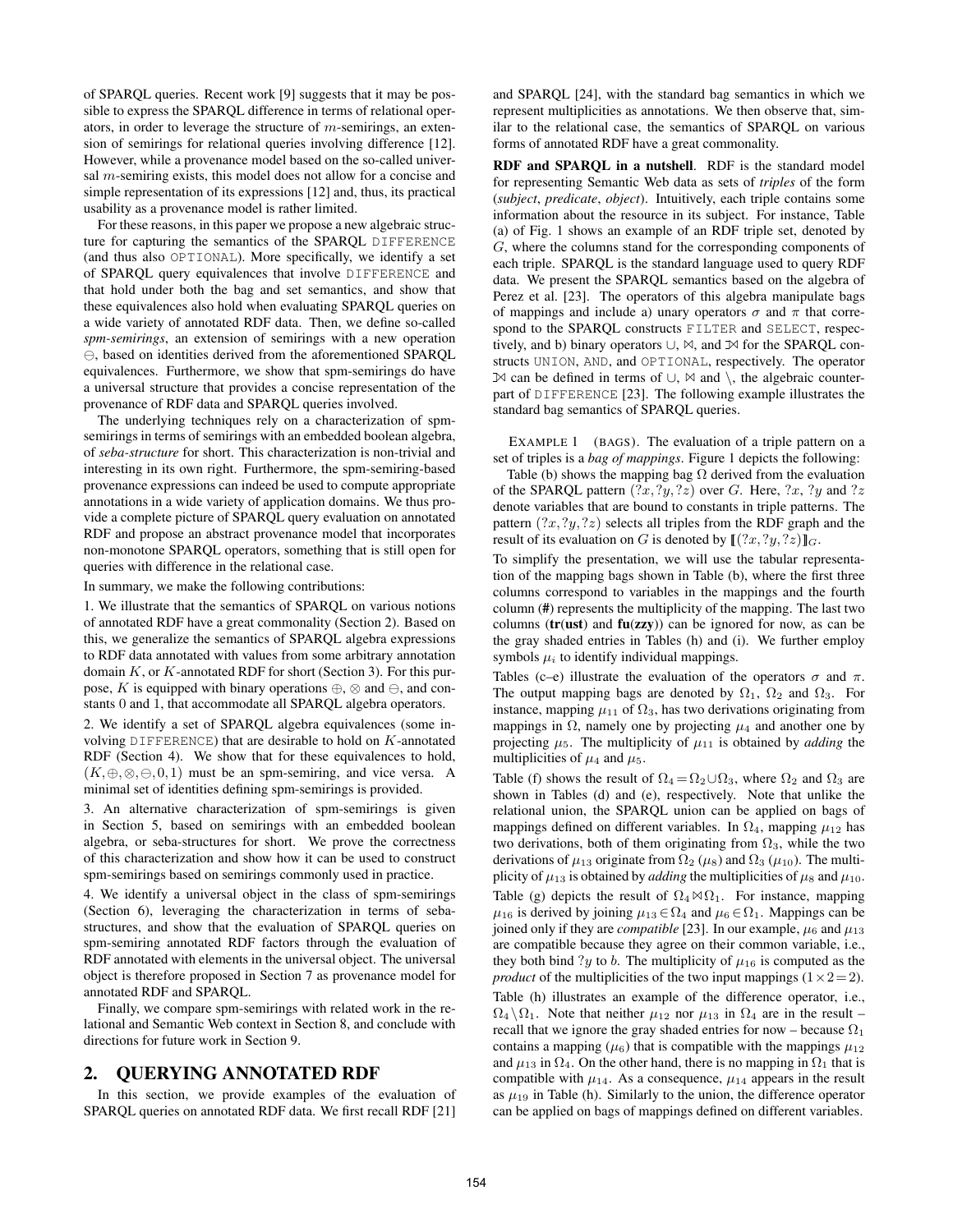

Figure 1: Example of RDF graph and evaluation of SPARQL algebra operators (bag/trust/fuzzy semantics).

Finally, Table (i) depicts the result of  $\Omega_4 \mathbb{N}\Omega_1$ , which contains all mappings from Tables (g) and (h). Indeed,  $\Omega_4 \mathbb{M} \Omega_1 = (\Omega_4 \mathbb{M} \Omega_1) \cup (\Omega_4 \backslash \Omega_1)$ . The symbol "-" denotes that ?x is not bound to a constant in the mappings  $\mu_{22}$ ,  $\mu_{23}$  and  $\mu_{24}$ .  $\Box$ 

The previous example shows that the multiplicities of mappings in the result of  $\sigma$ ,  $\pi$ ,  $\cup$  and  $\bowtie$  SPARQL algebra operators are computed in a similar way as when evaluating the corresponding operators of the relational algebra under bag semantics [16]. In particular, in the case of alternative derivations (e.g., for  $\pi$  or  $\cup$ ) of a mapping, its multiplicity equals the sum of the multiplicities of the different derivations. In the case of  $\bowtie$ , the multiplicity of the result mapping equals the product of the multiplicities of the two input mappings that were combined.

However, the multiplicities of the result mappings of the  $\setminus$ operator are computed differently from the corresponding case of the difference operator  $(\nabla_{ra})$  in the relational algebra under bag semantics. Indeed, let  $R$  and  $S$  be two relations and denote by  $R(t)$  and  $S(t)$  the multiplicity of a tuple t in R and S, respectively. Then,  $(R\setminus_{ra}S)(t) := \max(0, R(t) - S(t))$  in the bag semantics of the relational algebra [16]. In contrast, the SPAROL difference  $(\rangle)$  is defined in terms of compatibility, not equality. Indeed, Table (h) shows that when considering the SPARQL difference  $\Omega_4 \setminus \Omega_1$ , a tuple (mapping) t in  $\Omega_4$  is in the output as long as there is no mapping in  $\Omega_1$  that is compatible with it. That is,  $(\Omega_4 \setminus \Omega_1)(t) = \Omega_4(t) - \log \Sigma_{t' \sim t} \Omega_1(t')$ , where for any two natural number *n* and *m*,  $n - b a g m = n$  in case that  $m = 0$ , and  $n -_{\text{bag}} m = 0$  otherwise. Thus, SPARQL follows the standard relational bag semantics for its positive operators but uses a different semantics for \. Similarly, relational left-outer join which is defined as a union between a join and a relational difference, also uses a different semantics than SPARQL OPTIONAL.

EXAMPLE 2 (BAGS CONT'D). Consider Tables (c), (f) and (h) of Fig. 1. Observe that although  $\mu_{12}$  and  $\mu_{13}$  both have multiplicity 2 in  $\Omega_4$ , and the compatible mappings  $\mu_6$  and  $\mu_7$  in  $\Omega_1$  have multiplicity 1, neither  $\mu_{12}$  nor  $\mu_{13}$  is present in  $\Omega_4 \setminus \Omega_1$ . In contrast, in the relational bag semantics for  $\chi_{ra}$ , both  $\mu_{12}$  and  $\mu_{13}$  would be in the result with multiplicity 1, as given by  $max(0,2-1)$ .  $\Box$ 

SPARQL on annotated RDF. We next consider the semantics of SPARQL when RDF is adorned with trust information [18]. In this setting, for a given SPARQL query, the goal is to find which result mappings are trusted based on the trustworthiness of the input mappings. More specifically, in case of mappings with multiple derivations, a single trusted derivation suffices to infer that the result mapping is trusted. When two mappings are combined in a derivation,

both of them should be trusted in order for the result mapping to be trusted. Based on this semantics, which has also been studied in the relational context [15, 16], one can compute the trusted result mappings by answering the query over the subset of the input consisting of trusted triples only. This semantics also coincides with the set semantics of SPARQL [23] in which a trusted mapping belongs to the output mapping set and an untrusted mapping does not.

EXAMPLE 3 (TRUST, SET). Consider Fig. 1 where instead of the  $\#$  column, we now focus on the annotations in the  $tr(ust)$  column. For example, each triple in Table (b) comes with a boolean trust value  $(\tau_i)$  that is true if the triple is trusted, and is false otherwise. It is readily verified that the desired trust semantics is obtained for the example SPARQL queries in Fig. 1 by combining trust values through *disjunction* (∨) and *conjunction* (∧), instead of addition and multiplication, respectively, used to compute multiplicities in Example 1. For example,  $\mu_{11}$  in Table (e) is trusted only if one of the mappings  $\mu_4$  or  $\mu_5$  is trusted. Similarly,  $\mu_{16}$  in Table (g) is trusted if  $\mu_1$  is trusted *and* either  $\mu_4$  or  $\mu_5$  is trusted. To deal with \, we consider boolean negation (denoted by  $\bar{\tau}$  for a trust variable  $\tau$ ). Indeed, consider the gray shaded entry  $\mu_{18}$  in Table (h). This mapping is trusted only if  $\mu_1$  is *untrusted* and either  $\mu_4$  or  $\mu_5$ is trusted. This is expressed by  $(\tau_4 \vee \tau_5) -_{\text{trust}} \bar{\tau}_1$ . Hence, the gray shaded mappings can be part of the result depending on the trust information of the source mappings. In general, if  $\varphi$  and  $\psi$  are two propositional formulas over boolean variables, then their difference is defined as  $\varphi -_{\text{trust}} \psi := \varphi \wedge \bar{\psi}$ . Note that this is similar to the notion of difference given in the bag semantics (cf. Example 1):  $\varphi \land \bar{\psi}$ equals  $\varphi$  in case that  $\psi$  is false, and equals false otherwise.  $\Box$ 

We conclude this section by considering SPARQL on fuzzy RDF data [22]. In this setting, every mapping is annotated with a real number in the range  $[0,1]$ , where the annotation denotes the probability that the mapping exists in the particular mapping set. Mappings annotated with 0 certainly do not exist in the mapping set, while those annotated with 1 certainly exist. In the case of mappings with alternative derivations, the probability of the mapping is that of the derivation with the highest probability, while the probability of a composite derivation equals the minimum of the probabilities over the two input mappings.

EXAMPLE 4 (FUZZY). Consider Fig. 1 where instead of the # column, we now focus on the fu(zzy) column. For example, each triple in Table (b) comes with a probability  $(p<sub>i</sub>)$  that is a real number in [0,1]. It is readily verified that the desired fuzzy semantics is obtained for the example SPARQL queries in Fig. 1 if we take the *maximum* (max) and *minimum* (min) instead of addition and multiplication, respectively, as used for bag semantics (cf. Example 1).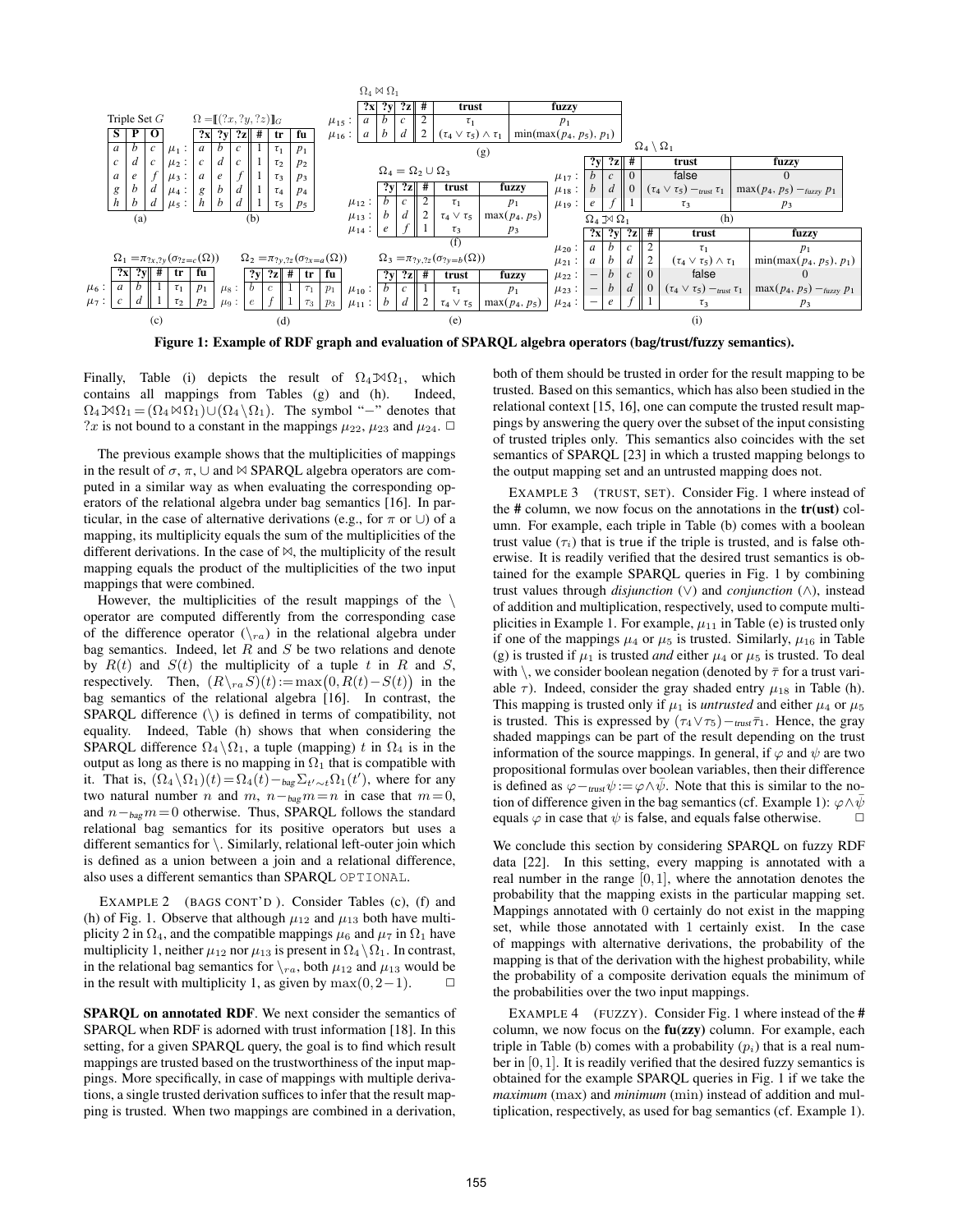To deal with  $\setminus$ , we need to consider an additional operator  $-<sub>fuzzy</sub>$  on probabilities that is defined as  $p-<sub>fuzzy</sub> q := 0$  in case that  $q \neq 0$ , and  $p$ −<sub>fuzzy</sub> q := p otherwise. For example, the gray shaded entry  $\mu_{18}$  in Table (h) appears with probability max $(p_4, p_5)$  –  $fuzzy p_1$ . That is, if  $\mu_1$  has non-zero probability, then  $\mu_{18}$  will not appear in the query result. Similarly, if both  $p_4$  and  $p_5$  have zero probability, then  $\mu_{18}$ is not part of the output. In all other cases,  $\mu_{18}$  is a result mapping with probability  $\max(p_4, p_5)$ . Note again the similarity between  $-\frac{f_{\text{UZZV}}}{\text{U}}$ ,  $-\frac{f_{\text{UZZV}}}{\text{U}}$ ,  $-\frac{f_{\text{UZZV}}}{\text{U}}$ 

Summary and lookahead. The previous examples suggest a commonality between the different semantics of SPARQL on annotated RDF. Similar to the semiring-based approach for annotated relational data we *unify* the semantics of SPARQL for a wide range of annotations as follows: First, we extend mappings to annotated mappings that take values in some abstract set  $K$  of annotations; Second, we enrich  $K$  with operations for capturing the semantics of the query language operators. More specifically, we enrich  $K$ with the following three binary operations:

- A binary operator  $oplus$  for modeling  $+$ ,  $\vee$  and max, among others, for the operators  $\pi$  and ∪;
- A binary operator  $\otimes$  for modeling  $\times$ ,  $\wedge$  and min, among others, for the operators  $\bowtie$  and  $\bowtie$ ; and
- A binary operator  $\ominus$  for modeling  $-$ bag,  $-$ trust and  $-$ fuzzy, among others, for the operators  $\setminus$  and  $\mathbb{X}$ .

Finally, based on SPARQL query equivalences that are known to hold in the bag, trust (set) and fuzzy setting, among others, we identify a set of additional properties that the algebraic structure consisting of  $K$ ,  $\oplus$ ,  $\otimes$  and  $\ominus$  must have, and provide a characterization of these structures. We provide additional examples of annotated RDF, commonly used in practice, in Section 5 and show that these are all unified by our approach.

## 3. SEMANTICS OF SPARQL ON ANNO-TATED RDF

We next formalize the semantics of SPARQL on annotated RDF. First we extend RDF with annotations and then extend the semantics of SPARQL correspondingly.

Let  $I$ ,  $B$  and  $L$  be pairwise disjoint infinite sets of Internationalized Resource Identifiers (IRIs), blank nodes, and literals, respectively. A triple  $(s, p, o) \in (I \cup B) \times I \times (I \cup B \cup L)$  is called an *RDF triple*. As mentioned before, s is the subject, p the predicate and o the object. An *RDF graph* is a finite set of RDF triples.

DEFINITION 1. Let  $K$  be a set of annotations, disjoint from  $I$ , B and L. A K-annotated RDF triple is of the form  $(s, p, o) \rightarrow k$ where  $(s, p, o)$  is an RDF triple and  $k \in K$ . A finite set of annotated RDF triples is called a K*-annotated RDF graph* if every triple  $(s, p, o)$  has a single annotation in K.

A SPARQL *graph pattern expression* is defined inductively as follows. Let  $V$  be a set of variables, disjoint from  $I, B$  and  $L$ .

- 1. A triple from  $(I \cup V) \times (I \cup V) \times (I \cup L \cup V)$  is a graph pattern (hereby called *triple pattern*).
- 2. If  $P_1$  and  $P_2$  are graph patterns, then  $(P_1 \text{UNION } P_2)$ ,  $(P_1 \text{ AND } P_2)$ ,  $(P_1 \text{ DIFFERENCE } P_2)$ , and  $(P_1 \text{ OPTIONAL})$  $P_2$ ) are also graph patterns.
- 3. If  $P$  is a graph pattern and  $R$  is a SPARQL built-in condition, then  $(P$  FILTER R) is a graph pattern. We refer to [23] for an overview of built-in conditions supported by SPARQL.
- 4. If P is a graph pattern and  $S \subseteq V$ , then  $SELECT_S(P)$  is a graph pattern.

We next extend the semantics of SPARQL from RDF graphs to K-annotated RDF graphs, hereby closely following the SPARQL semantics given in [23, 3] Let  $var(t)$  denote the set of variables from V that appear in a triple pattern t and denote  $I \cup B \cup L$  by T. A *mapping*  $\mu$  from V to T is a partial function  $\mu: V \to T$ . The domain of  $\mu$ , denoted by dom( $\mu$ ), is the subset of V on which  $\mu$  is defined. We say that two mappings  $\mu_1$  and  $\mu_2$  are *compatible* when for all  $v \in \text{dom}(\mu_1) \cap \text{dom}(\mu_2)$ , it is the case that  $\mu_1(v) = \mu_2(v)$ . We denote this by  $\mu_1 \sim \mu_2$ . It is readily verified that if  $\mu_1 \sim \mu_2$  then  $\mu_1 \cup \mu_2$  is also a mapping from  $V \to T$ . We denote by M the set of all mappings from  $V$  to  $T$ .

DEFINITION 2. Let  $K$  be a set of annotations and let 0 denote a distinguished element from K. A K*-annotated mapping set on* M is a total function  $\mathbf{k}: \mathcal{M} \to K$  such that its support  $\{\mu | \mu \in \mathcal{M}, \mathbf{k}(\mu) \neq 0\}$  is finite.

Intuitively, we interpret a mapping with its annotation set to 0 as not being part of the mapping set. The finite support requirement thus ensures that only a finite number of mappings are considered.

We already mentioned that the semantics of SPARQL graph patterns on RDF graphs can be defined in terms of algebra operations on mapping sets. We now generalize the semantics of the algebra operators  $\sigma$ ,  $\pi$ ,  $\cup$ ,  $\bowtie$ ,  $\mathbb{R}$  and  $\setminus$  to K-annotated mapping sets. As indicated at the end of the previous section, we assume the presence of binary operations  $\oplus$ ,  $\otimes$  and  $\ominus$ , and distinguished constant elements  $0$  and  $1$  in the set  $K$  of annotations. At this point  $(K, \oplus, \otimes, \ominus, 0, 1)$  is simply regarded as an algebra on its carrier set K and we do not yet impose any conditions on its operations. These will be specified in the next section. The definitions below are inspired by the bag, trust (set) and fuzzy semantics of SPARQL as illustrated in Section 2. The algebra operations on mapping sets are defined as follows. Let  $k$  be a  $K$ -annotated mapping set on M and let  $S \subseteq V$ . Then for all  $\mu \in \mathcal{M}$  and  $\nu \in \mathcal{M}$  such that  $dom(\nu) \subseteq S$ :

$$
(\sigma_R(\mathbf{k}))(\mu) := \mathbf{k}(\mu) \otimes F_R(\mu)
$$

$$
(\pi_S(\mathbf{k}))(\nu) := \bigoplus_{\mu \in \mathcal{M}, \exists \mu' \in \mathcal{M}} \mathbf{k}(\mu),
$$

$$
\mu = \nu \cup \mu' \& \text{dom}(\mu') \cap S = \emptyset
$$

where for all  $\mu \in \mathcal{M}$ ,  $F_R(\mu) = 1$  if  $\mu$  satisfies the filter and  $F_R(\mu) = 0$  otherwise. We refer to [23] for the definition of when a mapping satisfies a filter. Let  $k_1$  and  $k_2$  be two K-annotated mapping sets. Then, for all  $\mu \in \mathcal{M}$ :

$$
(\mathbf{k}_1 \cup \mathbf{k}_2)(\mu) := \mathbf{k}_1(\mu) \oplus \mathbf{k}_2(\mu)
$$
  
\n
$$
(\mathbf{k}_1 \boxtimes \mathbf{k}_2)(\mu) := \bigoplus_{\substack{\mu_1, \mu_2 \in \mathcal{M} \\ \mu = \mu_1 \cup \mu_2}} \mathbf{k}_1(\mu_1) \otimes \mathbf{k}_2(\mu_2)
$$
  
\n
$$
(\mathbf{k}_1 \backslash \mathbf{k}_2)(\mu) := \mathbf{k}_1(\mu) \ominus \Big(\bigoplus_{\substack{\mu' \in \mathcal{M}, \mu \sim \mu' \\ \mu' \in \mathcal{M}, \mu \sim \mu'}} \mathbf{k}_2(\mu')\Big)
$$
  
\n
$$
(\mathbf{k}_1 \boxtimes \mathbf{k}_2)(\mu) := ((\mathbf{k}_1 \boxtimes \mathbf{k}_2) \cup (\mathbf{k}_1 \backslash \mathbf{k}_2))(\mu).
$$

We refer to the above as the *SPARQL* K*-annotated algebra*. We are now ready to define the semantics of SPARQL on annotated RDF graphs. The semantics is defined inductively, following the definition of graph patterns described above. That is, we first define the evaluation of a triple pattern t on a K-annotated RDF graph  $G_a$ as the  $K$ -annotated mapping set

$$
\forall \mu \in \mathcal{M}: \quad \llbracket t \rrbracket_{G_a}(\mu) := \begin{cases} k & \text{if } \mu(t) \mapsto k \in G_a \\ 0 & \text{otherwise.} \end{cases}
$$

Note that this indeed a  $K$ -annotated mapping: (i) it defines a function because RDF triples in  $G_a$  have a unique annotation; and (ii) it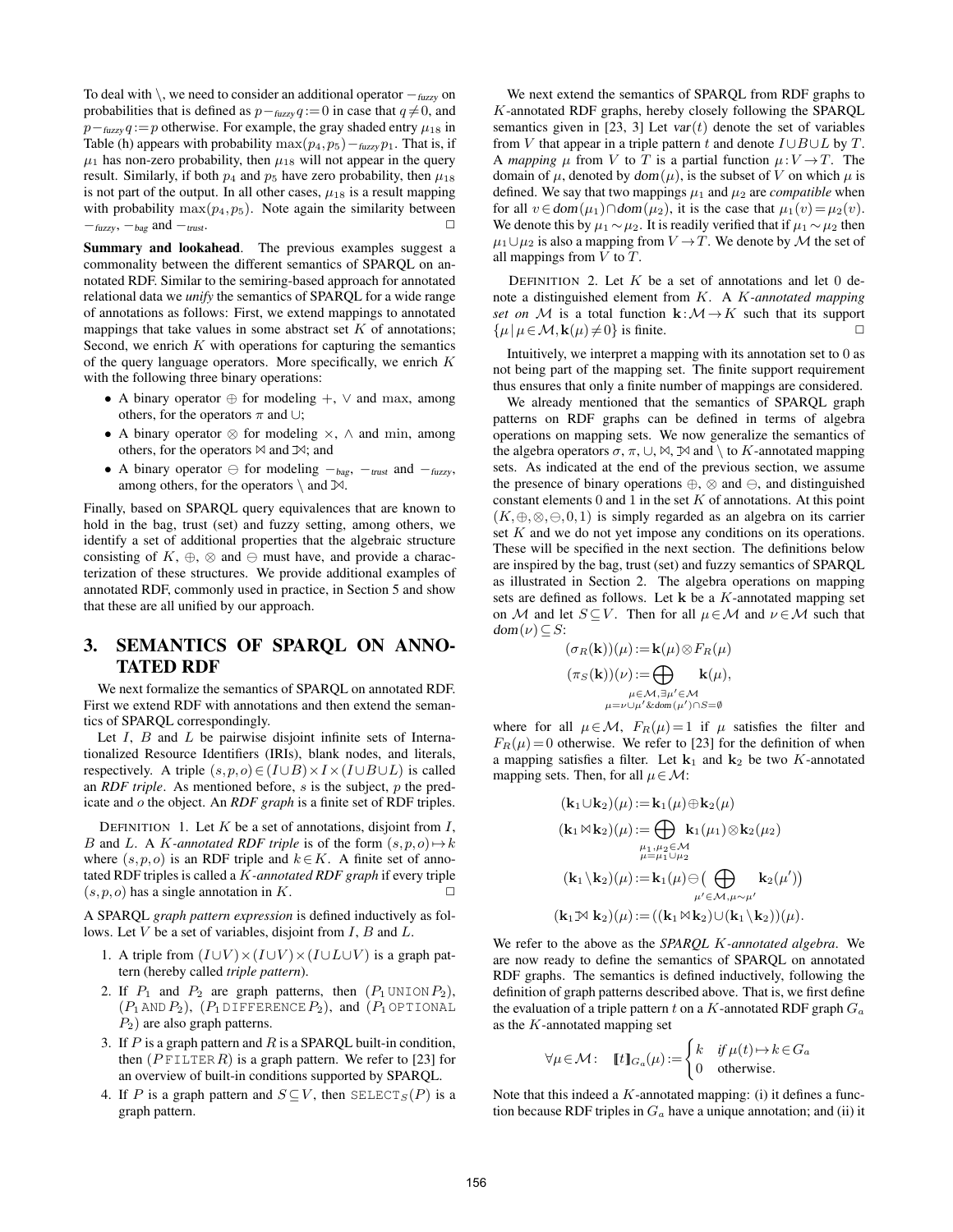has finite support since RDF graphs are finite objects. The semantics of the remaining SPARQL graph patterns is defined as follows:  $[LD]$  FILTER  $D$ ]

$$
[P_1 \text{ Filter } R]_{G_a} := \sigma_R ([P_1]_{G_a})
$$
  
\n
$$
[\text{SELECT }_S P_1]_{G_a} = \pi_S ([P_1]_{G_a})
$$
  
\n
$$
[P_1 \text{ UNION } P_2]_{G_a} := [P_1]_{G_a} \cup [P_2]_{G_a}
$$
  
\n
$$
[P_1 \text{ AND } P_2]_{G_a} := [P_1]_{G_a} \bowtie [P_2]_{G_a}
$$
  
\n
$$
[P_1 \text{ DIFFERENCE } P_2]_{G_a} := [P_1]_{G_a} \vee [P_2]_{G_a}
$$
  
\n
$$
[P_1 \text{ OPTIONAL } P_2]_{G_a} := [P_1]_{G_a} \bowtie [P_2]_{G_a}
$$

So far, we have not imposed any conditions on the set  $K$  and its operations. We need to impose conditions, however, to ensure that the semantics is well-defined. For instance, suppose that  $\oplus$  is chosen such that  $0 \oplus 0 = 1$ . Then, the union of two empty RDF graphs results in a total function on  $M$  whose support is infinite and thus the above semantics is not well-defined. Indeed, recall that a K-annotated mapping set has a finite support but the choice of  $oplus$ causes infinitely many result triples. We identify additional conditions on the operations in the next section. It can already be verified, however, that the above semantics does make sense for the following choices of K: For  $(\mathbb{N}, +, \times, -_{\text{bag}}, 0, 1)$ ,  $({\{\text{true}, \text{false}\}}, \vee, \wedge,$  $-<sub>trust</sub>$ , false, true) and  $([0,1], \max, \min, -<sub>fuzzy</sub>, 0, 1)$ , the above semantics coincides with the bag, trust (set) and fuzzy semantics of SPARQL, respectively (cf. Section 2).

## 4. SPARQL ANNOTATION STRUCTURE

We next identify a set of SPARQL equivalences that are expected to hold in the general  $K$ -annotated setting and show that these equivalences enforce a specific structure on the underlying set  $K$  of annotations.

SPARQL equivalences and identities on  $(K, \oplus, \otimes, \ominus, 0, 1)$ . Similar to the relational case, SPARQL optimization techniques rely on SPARQL algebra *equivalences*. For the bag semantics of SPARQL, an extensive list of such equivalences is identified by Schmidt et al. [25]. For example, the equivalence  $P_1 \cup P_2 \equiv P_2 \cup P_1$  holds for all SPARQL algebra expressions  $P_1$  and  $P_2$ . That is, for any RDF graph  $G$ ,  $[P_1]_G \cup [P_2]_G = [P_2]_G \cup [P_1]_G$ . On the other hand, *identities* are commonly used to express conditions on algebraic structures such as  $(K, \oplus, \otimes, \ominus, 0, 1)$ . For example, the identity  $k_1 \oplus k_2 = k_2 \oplus k_1$  expresses that for all values  $k_1$ ,  $k_2$  in  $K$ ,  $\oplus$  is commutative. In this case,  $K$  is said to satisfy the identity. Algebraic structures that satisfy a set of identities are commonly known as equational varieties [7]. Equivalences and identities are always assumed to be universally quantified; we omit this quantification.

We next establish a connection between SPARQL equivalences on  $K$ -annotated RDF graphs and identities on the set  $K$  of annotations. Denote by  $m_i$  a variable that is interpreted as a K-annotated mapping set and let  $P_i(m_1,...,m_n)$ , for  $i = 1,2$ , be two SPARQL algebra expressions over these variables. Then  $P_1 \equiv P_2$  indicates that for all K-annotated mapping sets  $\mathbf{k}_1,\ldots,\mathbf{k}_n$ ,

$$
P_1(\mathbf{k}_1,\ldots,\mathbf{k}_n)=P_2(\mathbf{k}_1,\ldots,\mathbf{k}_n).
$$

We turn such an equivalence into an identity on  $(K, \oplus, \otimes, \ominus, 0, 1)$ as follows. We make the following assumptions on expressions P in an equivalence: If P contains a selection then it must be of the form  $\sigma_{2x=2x}$ , indicating that all triples are selected; P is not allowed to contain projections, as these do not have a direct counterpart in  $(K, \oplus, \otimes, \ominus, 0, 1)$ ; and  $\emptyset$  can be used in P, where  $\emptyset$ denotes the empty mapping set. Although it is possible to consider arbitrary expressions  $P$ , the restricted set of expressions defined above suffices for our purposes. Given such an expression P, we define ann(P) inductively as follows: (i) if  $P = m_i$ , then

$$
\begin{array}{llllll} \mathsf{id}_1\colon & k \otimes 1 = k & \mathsf{id}_2\colon & k \otimes 0 = 0 & \mathsf{id}_3\colon & k \oplus 0 = k \\ \mathsf{id}_4\colon & k_1 \oplus k_2 = k_2 \oplus k_1 & \mathsf{id}_5\colon & k_1 \otimes k_2 = k_2 \otimes k_1 \\ \mathsf{id}_6\colon & k_1 \oplus (k_2 \oplus k_3) = (k_1 \oplus k_2) \oplus k_3 & \mathsf{id}_9\colon & k \ominus k = 0 \\ \mathsf{id}_7\colon & k_1 \otimes (k_2 \otimes k_3) = (k_1 \otimes k_2) \otimes k_3 \\ \mathsf{id}_8\colon & k_1 \otimes (k_2 \oplus k_3) = (k_1 \otimes k_2) \oplus (k_1 \otimes k_3) \\ \mathsf{id}_{10}\colon & k_1 \ominus (k_2 \oplus k_3) = (k_1 \ominus k_2) \ominus k_3 \\ \mathsf{id}_{11}\colon & k_1 \otimes (k_2 \ominus k_3) = (k_1 \otimes k_2) \ominus k_3 \end{array}
$$

- 
- $id_{12}: (k_1 \ominus (k_1 \ominus k_2)) \oplus (k_1 \ominus k_2) = k_1$

#### Figure 2: Axiomatization  $A$  of spm-semirings.

 $ann(m_i)=k_i$  where  $k_i$  is a variable to be interpreted as a value in K; (ii) if  $P = Q \cup R$ , then  $ann(P) = ann(Q) \oplus ann(R)$ ; if  $P = Q \bowtie R$ , then ann $(P) =$ ann $(Q) \otimes$ ann $(R)$ ; (iii) if  $P = Q \backslash R$ , then  $ann(P) = ann(Q) \ominus ann(R)$ ; (iv) if  $P = Q \mathbb{R}R$ , then ann $(P)$  = (ann $(Q)$ ⊗ann $(R)$ ) $\oplus$  (ann $(Q)$  $\ominus$ ann $(R)$ ); (v) if  $P = \sigma_{2x=2x}(Q)$  then  $ann(P) = ann(Q) \otimes 1$ ; and finally, (vi) if  $P = \emptyset$ , then ann $(P) = 0$ . Similarly, given an expression e using variables  $k_1, \ldots, k_n$ , operations  $\oplus$ ,  $\otimes$ ,  $\ominus$ , and constants 0 and 1, we can define a SPARQL expression  $exp(e)$  along the same lines.

The following lemma is readily verified.

LEMMA 1. *If*  $P_1 \equiv P_2$  *is a SPARQL K-annotated algebra equivalence, then*  $ann(P_1) = ann(P_2)$  *is an identity that holds on*  $(K, \oplus, \otimes, \ominus, 0, 1)$ *. Conversely, if*  $e_1 = e_2$  *is an identity that holds on*  $(K, \oplus, \otimes, \ominus, 0, 1)$ *, then*  $exp(e_1) \equiv exp(e_2)$  *is a SPARQL Kannotated algebra equivalence.* □

In other words, one can blur the distinction between SPARQL equivalences on  $K$ -annotated RDF graphs and identities on the underlying annotation structure  $(K, \oplus, \otimes, \ominus, 0, 1)$ . The lemma also implies that the choice of annotation structure *entirely* depends on the SPARQL equivalences that one would like to be satisfied when evaluating SPARQL on K-annotated RDF graphs. We next propose a set of equivalences that are desired to hold when evaluating SPARQL on K-annotated RDF graphs.

SPARQL equivalences for the positive fragment. Consider first the positive fragment of the SPARQL algebra, i.e., the fragment that does not include  $\setminus$  and  $\mathbb{X}$ . It has been noted [25] that the following SPARQL algebra equivalences hold in the case of set and bag semantics, and thus are natural to impose in the general Kannotated setting: For any expression  $P_1$ ,  $P_2$  and  $P_3$ , we have that

$$
\mathcal{E}_1 = \left\{\begin{array}{c}\n\sigma_{?x=?x}(P_1) \equiv P_1 \quad P_1 \bowtie \emptyset \equiv \emptyset \quad P_1 \cup \emptyset \equiv P_1 \\
P_1 \cup P_2 \equiv P_2 \cup P_1 \quad P_1 \bowtie P_2 \equiv P_2 \bowtie P_1 \\
P_1 \cup (P_2 \cup P_3) \equiv (P_1 \cup P_2) \cup P_3 \\
P_1 \bowtie (P_2 \bowtie P_3) \equiv (P_1 \bowtie P_2) \bowtie P_3 \\
P_1 \bowtie (P_2 \cup P_3) \equiv (P_1 \bowtie P_2) \cup (P_1 \bowtie P_3)\n\end{array}\right\}.
$$

The following Proposition is a direct consequence of Lemma 1. Indeed, the SPARQL equivalences in  $\mathcal{E}_1$  precisely correspond to the set of semiring identities, shown as  $id_1 - id_8$  in Fig. 2.

PROPOSITION 1. *The positive fragment of the SPARQL* K*annotated algebra satisfies the equivalences in*  $\mathcal{E}_1$  *if and only if* (K,⊕,⊗,0,1) *is a semiring. Furthermore, for any positive SPARQL algebra expression* P *and* K*-annotated RDF graph* Ga*,*  $\llbracket P \rrbracket_{G_a}$  *has a finite support.* 

PROOF. The correspondence between equivalences in  $\mathcal{E}_1$ and the semiring identities  $id_1 - id_8$  given in Fig. 2 follows from Lemma 1. One can show that these identities ensure finite support of K-annotated mapping sets by induction on the structure of SPARQL expressions.

SPARQL equivalences involving difference. We next turn our attention to the difference operator. The examples given in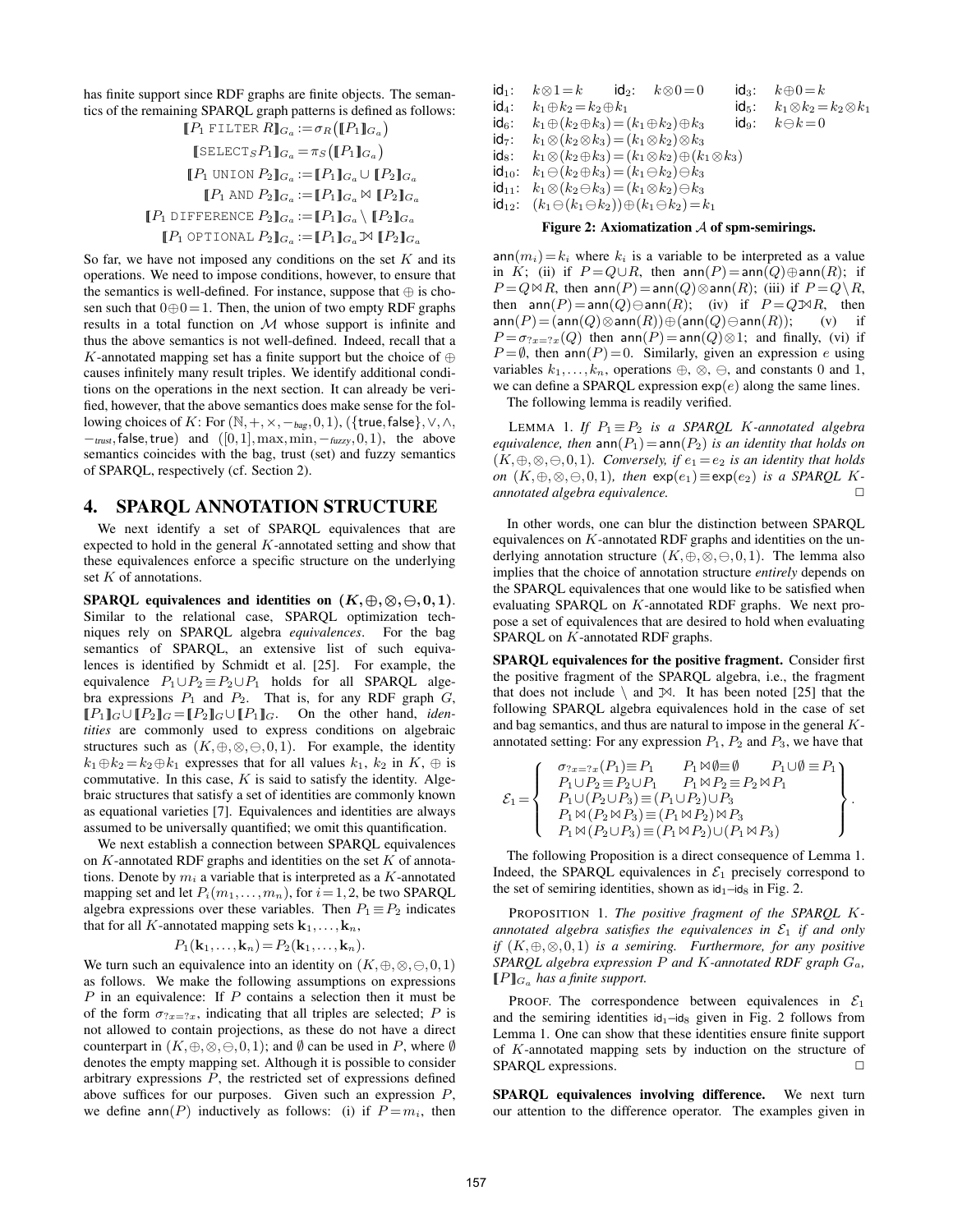Section 2 suggest that the operation  $\ominus$  should satisfy  $k_1 \ominus k_2 = k_1$ in case that  $k_2 = 0$  and  $k_1 \ominus k_2 = 0$  otherwise.

We first observe that the non-monotone operation  $\ominus$  cannot be derived from the operations  $oplus$  and  $\otimes$  in a semiring. Indeed, this can be shown in a similar way as the proof that aggregate functions (which are also non-monotone) cannot be captured using the semiring operations only [2]. It is thus necessary to extend semirings with an additional operator  $\ominus$ . However, the result below tells us that there is no set of identities to define  $\ominus$  so that its semantics coincides as outlined above.

PROPOSITION 2. *There exists no equational variety*  $(K, \oplus, \otimes,$  $(0,0,1)$  *such that for any*  $k_1$ ,  $k_2 \in K$ ,  $k_1 \oplus k_2 = k_1$  *in case that*  $k_2 = 0$ *, and*  $k_1 \ominus k_2 = 0$  *otherwise.* 

PROOF. This is an immediate consequence of Birkhoff's Theorem which implies that any equational variety should be closed under taking homomorphisms, subalgebras and products (see e.g., [7]). Suppose, for the sake of contradiction, that identities exist that define the desired  $\ominus$  and denote by V the corresponding variety. Let  $(K, \oplus_K, \otimes_K, \ominus_K, 0_K, 1_K)$  and  $(L, \oplus_L, \otimes_L, \ominus_L, 0_L, 1_L)$  be two algebraic structures in  $V$  for which, in addition,  $0_K \neq 1_K$  and  $0_L \neq 1_L$  hold. Consider the canonical  $\ominus_{K,L}$  on the product  $K \times L$  defined as  $(k_1, \ell_1) \ominus_{K,L}$  $(k_2, \ell_2) = (k_1 \ominus_K k_2, \ell_1 \ominus_L \ell_2).$  The operations  $\oplus_{K,L}, \otimes_{K,L}$  and constants  $0_{K,L}$  and  $1_{K,L}$  are similarly defined. Then, by assumption,  $(K \times L, \oplus_{K,L}, \otimes_{K,L}, \ominus_{K,L}, 0_{K,L}, 1_{K,L})$  is a structure in V and thus  $(1_K, 1_L) \ominus_{K,L} (0_K, 1_L)$  should be equal to  $0_{K,L}$ . However, observe that  $(1_K, 1_L) \ominus_{K,L} (0_K, 1_L) = (1_K, 0_L) \neq$  $(0_K, 0_L) = 0_{K,L}$ , by the definition of  $\ominus_{K,L}$ . This shows that V is not closed under taking taking products, a contradiction. Hence, no set of identities exists that defines the desired  $\ominus$ .

Not all is lost, however. Schmidt et al. [25] identified a number of equivalences of SPARQL expressions that involve  $\setminus$  and that hold under the set and bag semantics. More specifically, the following equivalences were shown to hold for any SPARQL expressions  $P_1$ ,  $P_2$  and  $P_3$ :

$$
\mathcal{E}_2 = \begin{Bmatrix} P_1 \setminus P_1 \equiv \emptyset & P_1 \setminus (P_2 \cup P_3) \equiv (P_1 \setminus P_2) \setminus P_3 \\ P_1 \bowtie (P_2 \setminus P_3) \equiv (P_1 \bowtie P_2) \setminus P_3 \end{Bmatrix}.
$$

These equivalences are readily shown to hold in the trust and fuzzy setting as well. We further identify the following equivalence: for any SPARQL expressions  $P_1$  and  $P_2$ , we have that

$$
\mathcal{E}_3 = \left\{ \begin{array}{c} (P_1 \setminus (P_1 \setminus P_2)) \cup (P_1 \setminus P_2) \equiv P_1 \\ \end{array} \right\}.
$$

This equivalence also holds in all settings we have considered so far. By imposing  $\mathcal{E}_1$ ,  $\mathcal{E}_2$  and  $\mathcal{E}_3$  on the SPARQL K-annotated algebra, we obtain a generalization of Proposition 1 that accommodates for the difference  $(\rangle)$  and optional operator  $(\mathbb{X})$ . The proof again relies on Lemma 1.

PROPOSITION 3. *The SPARQL* K*-annotated algebra satisfies the equivalences in*  $\mathcal{E}_1$ ,  $\mathcal{E}_2$  *and*  $\mathcal{E}_3$  *if and only if*  $(K, \oplus, \otimes, \ominus, 0, 1)$  *is an algebraic structure satisfying the identities shown in Figure 2. Furthermore, for any SPARQL expression* P *and* K*-annotated RDF graph*  $G_a$ ,  $[P]_{G_a}$  *has a finite support.*  $\Box$ 

DEFINITION 3. An *spm-semiring* is an algebraic structure  $(K, \oplus, \otimes, \ominus, 0, 1)$  that satisfies the identities  $id_1 - id_{12}$  given in Figure 2. Here, "spm" stands for " $SPARCL$  minus".  $\Box$ 

Proposition 3 thus implies that spm-semirings are a good candidate annotation structure when considering SPARQL on annotated RDF. It can be readily verified that  $(\mathbb{N}, +, \times, -_{\text{bag}}, 0, 1)$ , ({true, false},  $\vee, \wedge, -_{\text{trust}}$ , false, true) and  $([0,1], \max, \min, -_{\text{fuzzy}}, 0, 1)$  are spm-semirings. We will see more examples of spm-semirings in the next section.

Minimality. We next address the minimality of the set of identities that define spm-semirings. Let  $\mathcal I$  be a set of identities and  $K$  be an algebraic structure. We say that K *satisfies*  $\mathcal{I}$ , denoted by  $K \models \mathcal{I}$ , if  $K$  satisfies all identities in  $I$ . Let  $e$  be an identity. Then  $e$  is *implied* by *I*, denoted by  $\mathcal{I} \models e$ , if for all structures *K* such that  $K \models \mathcal{I}$  it holds that  $K \models e$ . A set  $\mathcal I$  of identities is said to be *minimal* if for all  $e \in \mathcal{I}, (\mathcal{I} \setminus e) \not\models e$ . Let A be the set of identities shown in Figure 2.

PROPOSITION 4. *The set of identities*  $A \setminus \{id_2, id_3\}$  *is minimal.* 

PROOF. Let  $A' = A \setminus \{id_2, id_3\}$ . It suffices to show the following: (i) for any identity  $e \in A'$ , there exists a structure  $K_e$  such that  $K_e \models (\mathcal{A}' \setminus e)$  but  $K_e \not\models e$ ; and (ii) for any K such that  $K \models \mathcal{A}'$ , we have that  $K \models id_2$  and  $K \models id_3$ .

# 5. CHARACTERIZATION OF SPM-SEMI-RINGS

We next address the question of how to construct spm-semirings. More specifically, we characterize the class of spm-semirings in terms of a combination of semirings and boolean algebras, two standard algebraic structures. Not only does this characterization allow for showing that certain structures are spm-semirings, it also opens the way for identifying a universal object in the class of spm-semirings, as will be shown in the next section.

As observed in Section 2, SPARQL adheres to relational bag semantics for most of its operations, except for difference, for which a different semantics is used. More specifically, when taking a difference  $P_1 \backslash P_2$ , the bag semantics is used for  $P_1$ whereas the multiplicities in  $P_2$  are ignored and only the existence of compatible mappings in  $P_2$  matters. In the more general K-annotated RDF setting, this can be captured through the use of semirings for most operations, and a combination of semirings and boolean algebras for difference. For this purpose we next define a new algebraic structure, called *seba*, that consists of a semiring K together with an embedded boolean algebra B.

DEFINITION 4. A *seba-structure* is of the form  $(K, B, d, \iota)$ where K is a commutative semiring  $(K, \oplus, \otimes, 0, 1)$ , B a boolean algebra  $(B, \vee, \wedge, \overline{\phantom{a}}, \bot, \top), d:K \to B$  and  $\iota: B \to K$  are mappings such that

| $i(\perp) = 0$ and $i(\perp) = 1$ ;                              | $d(0) = \perp$ and $d(1) = \top$         |
|------------------------------------------------------------------|------------------------------------------|
| $i(b_1 \vee b_2) = i(b_1) \oplus (i(\bar{b}_1) \otimes i(b_2));$ | $d(k_1 \oplus k_2) = d(k_1) \vee d(k_2)$ |
| $i(b_1 \wedge b_2) = i(b_1) \otimes i(b_2),$                     | $d(k\otimes i(b))=d(k)\wedge b$          |

and finally, 
$$
d \circ i = \text{Id} : B \to B
$$
 and  $k \otimes i(d(k)) = 0$ .

Intuitively, a seba-structure consists of a semiring  $K$  in which a boolean algebra  $B$  is embedded (by means of the mapping  $\imath$ ), and in addition, in which every element in  $K$  maps to an element in  $B$ (by means of the mapping d). The mapping  $d: K \to B$  is to reflect that  $d(k) = \perp$  in case that  $k = 0$  and  $d(k) \neq \perp$  otherwise.

DEFINITION 5. We say that an algebraic structure  $(L, \oplus,$  $\otimes$ ,  $\ominus$ , 0, 1) is *derived* from a seba-structure  $(K, B, d, \iota)$  if  $(L, \iota)$  $\oplus, \otimes, 0, 1$  and  $(K, \oplus, \otimes, 0, 1)$  coincide and for any  $k, \ell \in L$ ,  $k\ominus\ell=k\otimes i(d(\ell)).$ 

The main result of this section is that spm-semirings and seba-structures are closely related.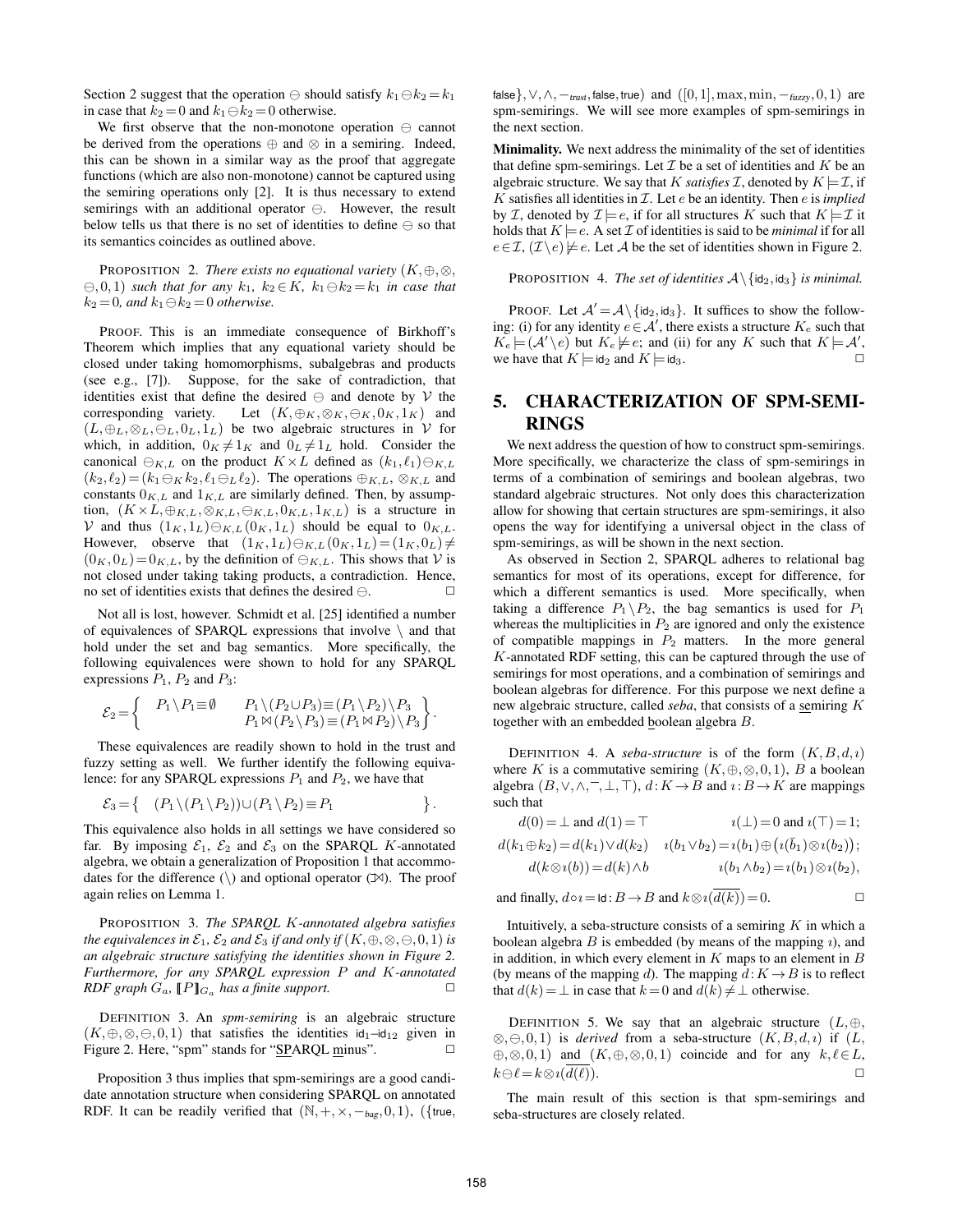THEOREM 1. *Every spm-semiring is derived from some seba-structure, and vice versa, every structure derived from a seba-structure is an spm-semiring.*

PROOF. We first show that every spm-semiring  $(K, \oplus, \otimes, \ominus, \oplus, \otimes)$ 0,1) is derived from some seba-structure. More specifically, such a seba-structure can be constructed as follows. Define (i) the semiring  $(K, \oplus, \otimes, 0, 1)$ ; (ii) the boolean algebra  $(B, \vee, \wedge, \perp, \top)$ , where  $B := \{b \in K \mid \exists \ell \in K, b = 1 \ominus (1 \ominus \ell)\}\$  and  $b_1 \vee b_2 := 1 \ominus (1 \ominus (k_1 \oplus$  $(k_2)$ ),  $\bar{b} := 1 \ominus k$ , and  $b_1 \wedge b_2 := \overline{\overline{b}_1 \vee \overline{b}_2}$ . Here,  $k, k_1$  and  $k_2$  are such that  $b = 1 \ominus (1 \ominus k)$ ,  $b_1 = 1 \ominus (1 \ominus k_1)$  and  $b_2 = 1 \ominus (1 \ominus k_2)$ ; (iii) the mapping  $d: K \to B$  such that for any  $k \in K$ ,  $d(k) = 1 \oplus (1 \oplus k)$ ; and (iv) the identity mapping  $\iota: B \to K$ . Leveraging the fact that  $(K, \oplus, \otimes, \ominus, 0, 1)$  is an spm-semiring and thus satisfies the identities given in Fig. 2, we can verify that the operations  $\vee$ ,  $\wedge$  and  $\overline{\phantom{a}}$ are well-defined and that together with  $B$  they constitute a boolean algebra. Furthermore, the conditions on  $d$  and  $i$  in the definition of seba-structure are readily shown to hold. Finally, we show that for any  $k, \ell \in K$ ,  $k \ominus \ell = k \otimes \iota(d(\ell))$ . Conversely, we show that derived structures satisfy the identities of spm-semirings.

We next illustrate sebas and their derived spm-semirings in the following examples. Table 1 summarizes these spm-semirings and their application domains.

EXAMPLE 5 (TRUST, SET). Consider the relational trust semiring  $T = (\{true, false\}, \vee, \wedge, false, true)$  [16]. The semiring  $T$ is readily extended to a boolean algebra  $T<sub>b</sub>$  by incorporating complementation  $\overline{\phantom{a}}$ . Consider  $T_b$  together with the mappings  $d: T \rightarrow T_b$ and  $\iota: T_b \to T$ , both of which are the identity mappings. It is readily verified that  $(T, T_b, d, i)$  is a seba-structure. The derived spmsemiring consists of T together with the additional operator  $b_1 \ominus$  $b_2 := b_1 \wedge \overline{b_2}$ . Note that  $\ominus$  coincides with  $-$ <sub>trust</sub> (cf. Example 3).  $\Box$ 

EXAMPLE 6 (BOOLEAN ALGEBRAS). The previous example generalizes to any semiring  $K$  that can be extended to a boolean algebra  $K_b$ . As in the previous example,  $(K, K_b, d, \iota)$  with d and  $i$  the identity mapping, forms a seba-structure. The derived spmsemiring is then given by K extended with  $k_1 \ominus k_2 = k_1 \wedge k_2$ . In other words,  $\ominus$  coincides with the standard notion of difference in boolean algebras. For example, consider the relational probability semiring [16]  $(\mathcal{P}(E), \cup, \cap, \emptyset, E)$  for a set E of events. Clearly, this semiring can be equipped with complementation, and is thus part of a boolean algebra. As a consequence, the minus in the derived spm-semiring is given by  $E_1 \cap E_2^c$ , where,  $E^c$  denotes the complement of  $E$ .

The previous example shows that  $\Theta$  in spm-semirings does not always satisfy that  $k_1 \ominus k_2 = k_1$  in case that  $k_2 = 0$  and  $k_1 \ominus k_2 = 0$  otherwise. Indeed, consider the sets  $A = \{a, b\}$  and  $B = \{c, d\}$ . Then  $A \cap B^c = A$  despite the fact that  $B \neq \emptyset$ . This is not unexpected, however, in view of Proposition 2. We will see below, however, that the probability semiring can be extended to an spm-semiring in another way such that  $\ominus$  is as intended.

EXAMPLE 7 (BAGS, FUZZY). Let  $B_2 = (\{0,1\}, \vee, \wedge, \overline{\phantom{0}}, 0, 1)$ be the two-element boolean algebra and let  $(N, +, \times, 0, 1)$ be the semiring of natural numbers. Define  $d:\mathbb{N}\to\{0,1\}$  as  $d(x)=0$  if  $x=0$  and  $d(x)=1$  if  $x\neq0$ . Let  $i:\{0,1\}\rightarrow\mathbb{N}$ be the identity mapping. Then clearly,  $d(0)=0$ ,  $d(1)=1$ ,  $i(0)=0$  and  $i(1)=1$ . Furthermore, it is readily verified that for any  $x, y \in \mathbb{N}$  and  $b, b_1, b_2 \in \{0, 1\}$ ,  $d(x+y) = d(x) \vee d(y)$ ,  $d(x \times i(b)) = d(x) \wedge b,$   $i(b_1 \vee b_2) = i(b_1) + i(\overline{b_1}) \times i(b_2) = b_1 + b_2$  $(\overline{b_1}\times b_2)$ , and  $\iota(b_1\wedge b_2)=\iota(b_1)\times \iota(b_2)=b_1\times b_2$ . We also have that  $x \times i(\overline{d(x)}) = 0$  and that  $d \circ i$  is the identity mapping. Hence,

| Spm-semiring                                                       | Application                |
|--------------------------------------------------------------------|----------------------------|
|                                                                    |                            |
| $({$ {true, false}, $\vee, \wedge, -_{\text{trust}},$ false, true) | <b>Trust/Set Semantics</b> |
| $(N^{\infty}, \min, +, -_{\text{trust}}, \infty, 0)$               | <b>Ranked Trust</b>        |
| $(C, \min, \max, -acc, 0, P)$                                      | Access control             |
| $(\mathcal{P}(E), \cup, \cap, -\text{prob}, \emptyset, E)$         | <b>Event Tables</b>        |
| $(\mathbb{N}, +, \times, -_{bag}, 0, 1)$                           | Bags                       |
| $([0, 1], \max, \min, -_{fuzzy}, 0, 1)$                            | Fuzzy                      |

Table 1: Spm-semirings and their applications.

 $(N, B_2, d, i)$  is a seba-structure. We can thus extend N with  $\ominus$ derived from  $(N, B_2, d, \iota)$  by letting  $x \ominus y = x \times d(y)$ , for any  $x, y \in \mathbb{N}$ . That is,  $x \ominus y = 0$  if  $y \neq 0$  and  $x \ominus y = x$  otherwise. Note that  $\ominus$  coincides  $-<sub>bag</sub>$  when SPARQL is evaluated on RDF under the default—bag semantics (cf. Example 1). Along the same lines, the fuzzy semiring  $F = ([0,1], \text{max}, \text{min},0,1)$  can be extended with  $\ominus$  derived from  $(F, B_2, d, \iota)$  with d and  $\iota$  as above. Note that, in this case,  $p \ominus q = \min\{p, \overline{d(q)}\}$  is equal to 0 if  $q \neq 0$ , and is p otherwise, i.e.,  $\ominus$  coincides with  $-$ <sub>fuzzy</sub>, as desired (cf. Example 4).  $\Box$ 

EXAMPLE 8 (ZERO-SUM FREE SEMIRINGS). The previous example can be generalized to arbitrary zero-sum free semirings. Recall that a semiring K is zero-sum free if for any  $k, \ell \in K$ we have that  $k \oplus \ell = 0$  implies that both k and  $\ell$  are 0. It is readily verified that for such K,  $(K, B_2, d, \iota)$  is a seba-structure, where  $d(k)=0$  if  $k=0$  and  $d(k)=1$  if  $k\neq 0$ , and  $i(0)=0<sub>K</sub>$  and  $i(1)= 1<sub>K</sub>$ . The minus in the derived structure is consequently defined as  $k \ominus \ell = k \otimes i(\overline{d(\ell)})$ .

The restriction to zero-sum free semirings in the previous example is necessary. Indeed, let  $(K, B, d, \iota)$  be a seba-structure and assume that  $k\oplus \ell = 0$ . Then also  $d(k\oplus \ell)=\bot=d(k)\vee d(\ell)$ and hence thus both  $d(k) = \perp$  and  $d(\ell) = \perp$ . We claim that  $d(k) = \perp$  iff  $k = 0$ . Suppose, for the sake of contradiction, that  $d(k) = \perp$  for  $k \neq 0$ . Then, from  $0 \neq k = k \otimes i(\overline{d(k)}) = 0$  we obtain a contradiction. Similarly, for  $d(\ell)=\perp$ .

EXAMPLE 9 (PROBABILITY). Let us reconsider the probability semiring [16]  $(\mathcal{P}(E),\cup,\cap,\emptyset,E)$ . Clearly this semiring is zero-sum free and the previous example tells us that a sebastructure can be obtained as follows: for any event  $E_i \subseteq E$ ,  $d(E_i)=1$  if  $E_i\neq\emptyset$  and  $d(E_i)=0$  otherwise, and  $i(0)=\emptyset$  and  $i(E)=1$ . It is readily verified that the minus in the derived spm-semiring satisfies  $E_i \ominus E_j = E_i$  when  $E_j = \emptyset$  and  $E_i \ominus E_j = \emptyset$ otherwise. We also denote  $\ominus$  by  $\neg$ <sub>prob</sub>.  $□$ 

EXAMPLE 10 (RANKED TRUST, ACCESS POLICY).

Consider the tropical semiring  $(N^{\infty}, \min, +, \infty, 0)$  [16], where N <sup>∞</sup> is short for N∪{∞}. This semiring has been used to model ranked trust [20] for relational queries, and can be regarded as a generalization of the boolean trust semiring. In the case of RDF data, triples that are completely untrusted, and should be disregarded, have  $\infty$  as their rank, whereas completely trusted triples have rank 0. Clearly, this is a zero-sum free semiring and, similarly to the previous examples, one can extend it to an spm-semiring such that  $m-r$ trust $n=\infty$  in case that  $n \neq \infty$ and  $m-r$ trust $n=m$  otherwise. Along the same lines, one can extend the semiring  $(C, \text{min}, \text{max}, 0, P)$  [11], with  $C = \{P(\text{ublic}),$  $C$ (onfidential),  $S$ (ecret),  $T$ (op Secret),  $0$ }, used in the context of confidentiality policies, to an spm-semiring. Here, the order between the levels of access is specified as  $P < C < S < T < 0$  and the operators min and max are defined relative to this order. It is readily verified that in the resulting spm-semiring,  $v -_{acc} w = v$  if w is 0 and can thus be ignored, and  $v -_{acc} w = 0$  otherwise.  $\Box$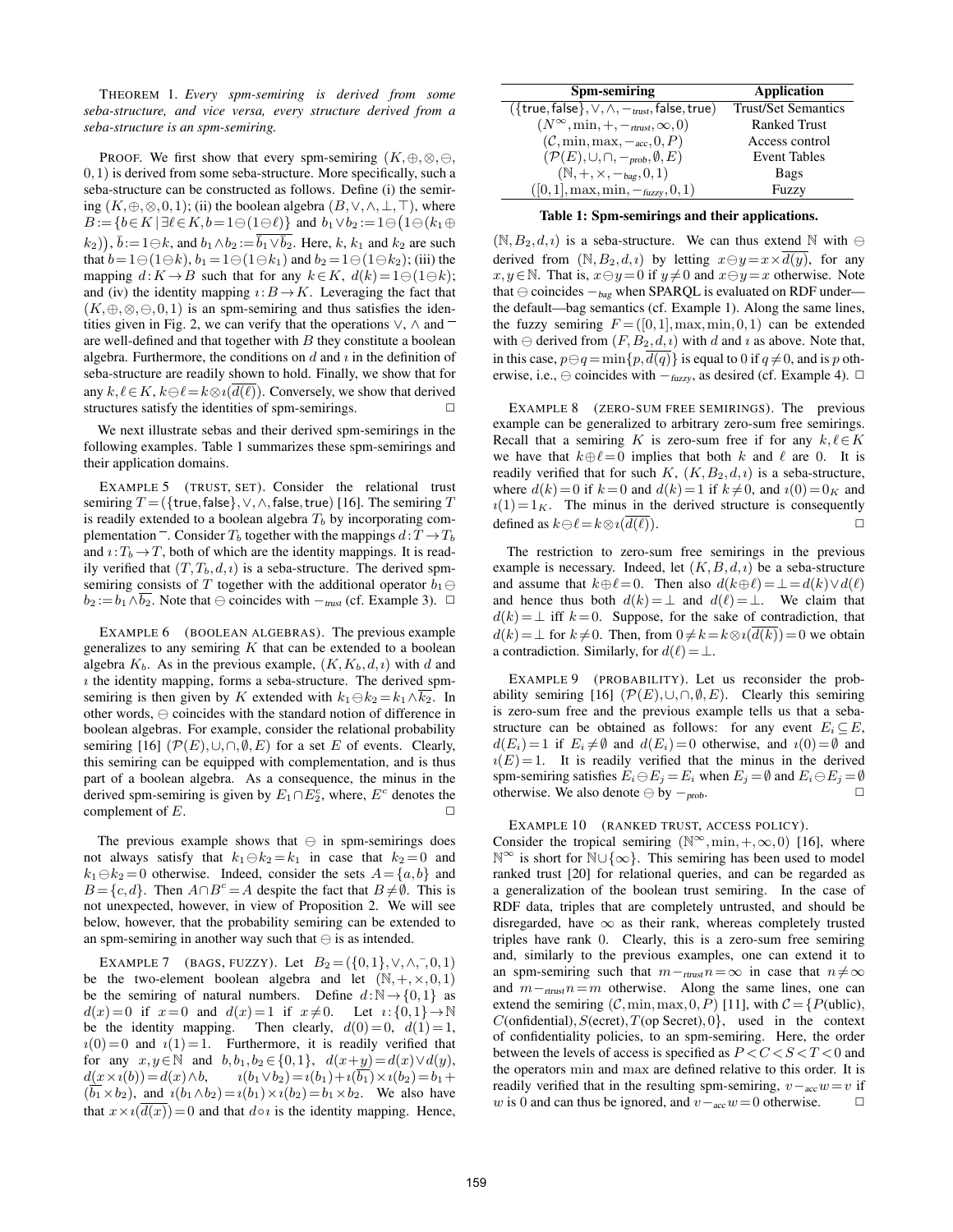## 6. UNIVERSAL SPM-SEMIRING

The importance of the universal "most general" object in a class of algebraic structures has already been emphasized in the relational context [16]. Indeed, in that setting, semirings are the appropriate annotation structure and the semiring of polynomials  $(N[X], +, \times, 0, 1)$  is known to be universal. It has been shown that the evaluation of positive relational algebra expressions on semiring annotated relations *factors through* the evaluation on relations that take their annotations from  $(N[X], +, \times, 0, 1)$  [16]. This implies, among other things, that it suffices to extend relational algebra evaluation algorithms to relations that are annotated with values in the universal object, from which the query results on specific annotation structures can then be easily obtained. In this section, we first identify a universal object in the class of seba-structures for which we then show that the derived structure is a universal spm-semiring.

Universal seba-structure. We first define the notion of universal seba-structure. Let  $(K_1, B_1, d_1, i_1)$  and  $(K_2, B_2, d_2, i_2)$  be two seba-structures. We say that a mapping  $(h_s, h_b)$  between the two seba-structures is a *seba-homomorphism* if the following conditions are satisfied:

- $h_s$  is a semiring homomorphism from  $K_1$  to  $K_2$ ;
- $h_b = d_2 \circ h_s \circ i_1$  is a boolean algebra morphism from  $B_1$  to  $B_2$ ;
- $d_2 \circ h_s = h_b \circ d_1$  and  $h_s \circ i_1 = i_2 \circ h_b$ .

A seba-structure  $(K, B, d, \iota)$  is *universal* in the class of all sebastructures, relative to a set of generators  $X = \{x_1, \ldots, x_n\}$ , if for any seba-structure  $(K', L', d', i')$  and any valuation  $\nu : X \to K'$ , we can uniquely extend  $\nu$  to a seba-homomorphism  $(h_s, h_b)$  from  $(K, B, d, \iota)$  to  $(K', B', d', \iota')$  such that  $h_s$  coincides with  $\nu$  on X.

In the following, we construct a universal seba-structure by extending polynomials with boolean variables. More specifically, we first define a semiring of extended polynomials in which two polynomials are considered equivalent based on the semantics of the boolean variables. Second, we show that this semiring has a boolean algebra embedded in it. The elements of this algebra are polynomials consisting of boolean variables only. Finally, we define the mappings  $d$  and  $i$  between the semiring and boolean algebra and show that, all combined, these form a seba-structure.

① Semiring: Let  $X = \{x_1, \ldots, x_n\}$  and  $B = \{b_1, \ldots, b_n, \overline{b}_1, \ldots, \overline{b}_n\}$  $\bar{b}_n$ } be two disjoint sets of variables. Here, the elements in B are to be interpreted as booleans such that  $b_i$  is true (resp.  $b_i$  is false) if  $x_i$ is different from zero and  $b_i$  is false (resp.  $b_i$  is true) if  $x_i$  is zero. An *extended polynomial* is an element of  $N[B,X]$  in which the variables in  $B$  only appear with exponent  $0$  or  $1$ . More formally, let  $\kappa \in \mathbb{N}^n$  be an integer-valued multi-index and  $\beta \in \{0,1\}^{2n}$  be a binary multi-index. For  $i \in [1,n]$  and  $j \in [1,2n]$ , we denote by  $\kappa(i)$  and  $\beta(j)$  the *i*th and *j*th entry in  $\kappa$  and  $\beta$ , respectively. Given  $(\beta,\kappa)$  and a natural number  $a \in \mathbb{N}$ , the corresponding *extended monomial* is the expression

$$
a \cdot b_1^{\beta(1)} \cdots b_n^{\beta(n)} \cdot (\bar{b}_1)^{\beta(n+1)} \cdots (\bar{b}_n)^{\beta(2n)} \cdot x_1^{\kappa(1)} \cdots x_n^{\kappa(n)},
$$

which is succinctly denoted by  $a \cdot b^\beta \cdot x^\kappa$ . Consequently, an *extended polynomial with integer coefficients* is an expression of the form

$$
\sum_{(\beta,\kappa)\in I} a_{\beta,\kappa} \cdot \mathbf{b}^{\beta} \cdot \mathbf{x}^{\kappa},
$$

where  $a_{\beta,\kappa} \in \mathbb{N}$  and I is an index set consisting of pairs of binary and integer-valued multi-indices. The set of all extended polynomials over X and B is denoted by  $\mathbb{N}_e[B,X]$ . That is,  $\mathbb{N}_e[B,X]$  is the subset of  $N[B,X]$  in which the exponents of boolean variables are restricted to 0 or 1.

EXAMPLE 11. Let  $X = \{x_1, x_2, x_3\}$ ,  $B = \{b_1, b_2, b_3, \overline{b}_1, \overline{b}_2,$  $\bar{b}_3$ }. Consider the indices  $(\beta_i, \kappa_i)$ , for  $i = 1, 2, 3, 4$ , with  $\beta_1 = (1, 1, 1, 1)$ 0,0,0,1,0),  $\beta_2 = (0,0,0,0,1,0), \ \beta_3 = (1,0,0,0,0,0), \ \beta_4 = (1,$ 0,0,1,0,0), and  $\kappa_1 = (3,0,0)$ ,  $\kappa_2 = (1,2,0)$ ,  $\kappa_3 = (0,0,4)$  and  $\kappa_4 = (3,0,0)$ . Then given the coefficients  $a_{\beta_1,\kappa_1} = 1, a_{\beta_2,\kappa_2} = 2$ ,  $a_{\beta_3,\kappa_3} = 4$  and  $a_{\beta_4,\kappa_4} = 6$ , the corresponding extended polynomial is given by  $b_1\bar{b}_2x_1^3+\bar{2}\bar{b}_2x_1x_2^2+4b_1x_3^4+6b_1\bar{b}_1x_1^3$  $\frac{3}{1}$ .  $\qquad \qquad \Box$ 

To ensure that the variables in  $B$  in the extended polynomials are treated as boolean, we define an equivalence relation on  $N_e[B, X]$  that indicates when two polynomials are equivalent. More specifically, let  $\leq$  be the smallest equivalence relation on extended polynomials such that for any two polynomials  $p[B,X]$ and  $q[B,X]$  in  $\mathbb{N}_e[B,X]$  we impose the following conditions.

- *To impose that*  $b_i$  *and*  $\overline{b}_i$  *cannot be true at the same time:*  $p[B,X] \asymp q[B,X]$  if  $p[B,X]$  can be obtained from  $q[B,X]$ by removing a monomial in  $q[B, X]$  that contains both  $b_i$ and  $\bar{b}_i$ . In other words,  $b_i \cdot \bar{b}_i = 0$ ;
- *To impose that the presence of*  $\overline{b}_i$  *implies that*  $x_i$  *is zero:*  $p[B,X] \asymp q[B,X]$  if  $p[B,X]$  can be obtained from  $q[B,X]$ by removing a monomial in  $q[B,X]$  that contains both  $\overline{b}_i$ and  $x_i^n$  for  $n > 0$ . In other words,  $\overline{b}_i \cdot x_i^n = 0$  for  $n > 0$ ;
- *To impose that the presence of*  $x_i$  *implies that*  $b_i$  *is true:*  $p[B,X] \asymp q[B,X]$  if  $p[B,X]$  can be obtained from  $q[B,X]$ by replacing a monomial  $m[B,X]$  in  $q[B,X]$  that contains  $x_i^n$  but does not contain  $b_i$ , by the monomial  $b_i \cdot m[B, X]$ . In other words,  $b_i \cdot x_i^n = x_i^n$ ; and
- *To impose that*  $b_i$  *and*  $\overline{b}_i$  *are complements:*  $p[B,X] \asymp$  $q[B,X]$  if  $p[B,X]$  can be obtained from  $q[B,X]$  by replacing a monomial  $m[B,X]$  in  $q[B,X]$  that does not contain  $x_i^{\overline{m}}$  for  $m > 0$  by  $b_i \cdot m[B,X] + \overline{b}_i \cdot m[B,X]$ . In other words,  $b_i+\bar{b}_i = 1.$

Let BIM be the set of all binary multi-indices in  $\{0,1\}^{2n}$ such that for each  $i \in [1,n]$  either  $\beta(i)=1$  and  $\beta(n+i)=0$ , or  $\beta(i)=0$  and  $\beta(n+i)=1$ . In other words, for an index  $\beta \in \text{BIM}$ ,  $\mathbf{b}^{\beta}$  contains either  $b_i$  or  $\bar{b}_i$ , but not both. Proposition 5 below implies that any extended polynomial is equivalent to an extended polynomial in normal form. We first define this normal form:

DEFINITION 6. An extended polynomial is said to be in *normal form* if it is of the form

$$
\sum_{\beta \in {\rm BIM}} {\bf b}^{\beta} \cdot p_{\beta}[X],
$$

where  $p_\beta[X] \in \mathbb{N}[X]$  such that if  $x_i^m$  occurs in  $p_\beta[X]$  then  $\beta(i) = 1$ (and thus  $\beta(n+i) = 0$ ), and if  $\beta(i) = 0$  then  $\beta(n+i) = 1$  and  $x_i^m$ does not occur in  $p_\beta[X]$ , for some  $m>0$ . The *support* of an extended polynomial in normal form is the set of of indices in BIM such that  $p_\beta[X]\neq 0$ .

PROPOSITION 5. Let  $p[B,X]$  be a polynomial in  $\mathbb{N}_e[B,X]$ . *Then* p[B,X] *is equivalent to an extended polynomial in normal form.* Furthermore, if  $p[B,X] \asymp q[B,X]$  then  $p[B,X]$  and  $q[B,X]$  *are equivalent to the same normal form.*  $\square$ 

EXAMPLE 12. Consider the extended polynomial  $b_1\bar{b}_2x_1^3 +$  $2\bar{b}_2x_1x_2^2+4b_1x_3^4+6b_1\bar{b}_1x_1^3$  from Example 11. It is readily verified that the equivalent normal form is given by  $4\bar{b}_1b_2b_3x_3^4 + 0b_1b_2\bar{b}_3 + b_1\bar{b_2}b_3(x_1^3 + 4x_3^4) + 0\bar{b}_1b_2b_3 + b_1\bar{b_2}\bar{b}_3$  $x_1^3 + 0\overline{b}_1b_2\overline{b}_3 + 0\overline{b}_1\overline{b}_2b_3 + 0\overline{b}_1\overline{b}_2\overline{b}_3$ . The support of this polynomial is  $\{(1,1,1,0,0,0), (1,0,1,0,1,0), (1,0,0,0,1,1)\}.$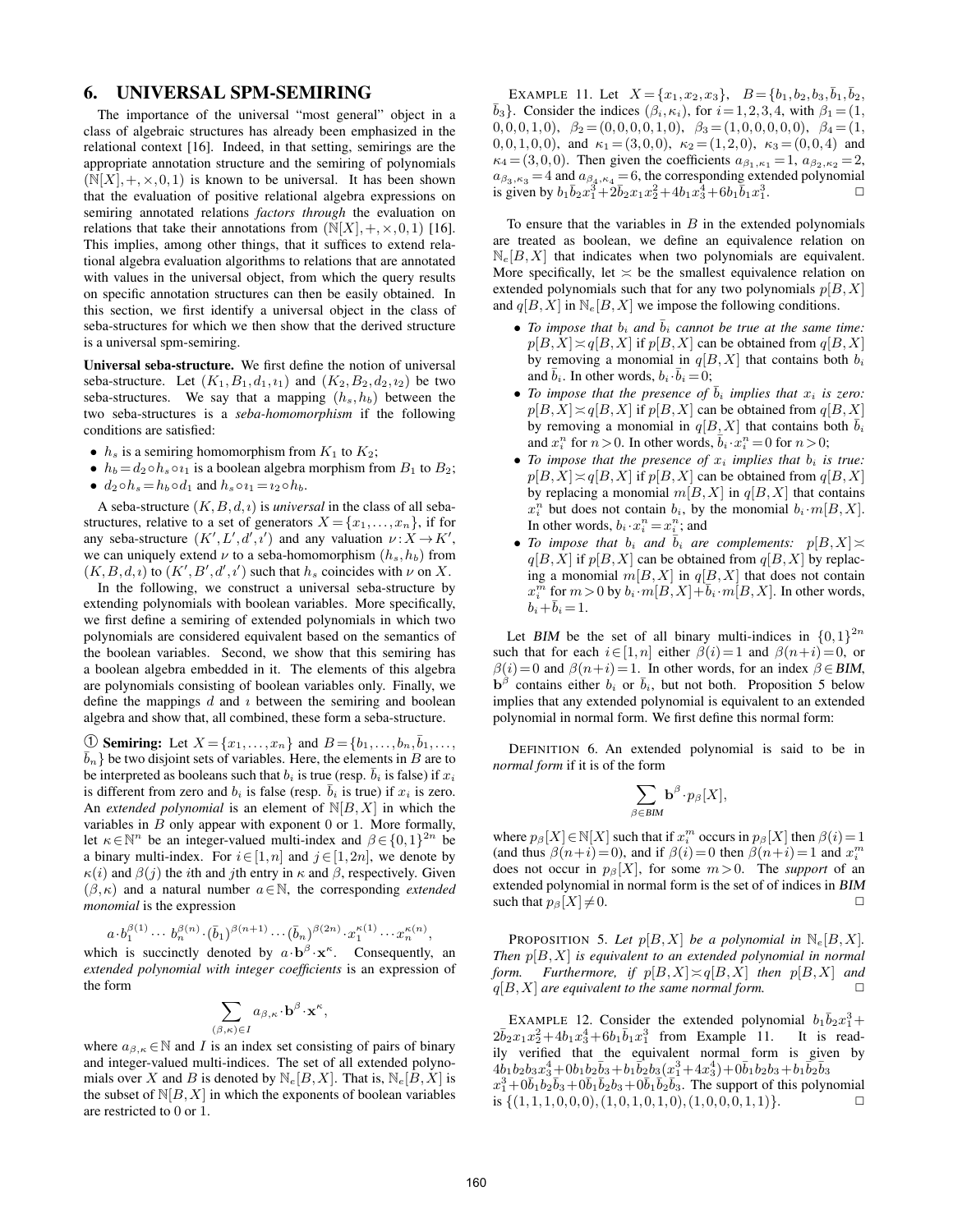Consider the quotient structure  $N_e[B,X]/\approx$  and denote by  $p[B,X]/\approx$  the equivalence class in  $\mathbb{N}_e[B,X]/\approx$  corresponding to the extended polynomial  $p[B, X]$ . Define the following operations:  $(p[B,X]/\leq) +_{e} (q[B,X]/\leq) := (p[B,X]+q[B,X])/\leq$  and  $(p[B,X]/\asymp) \times_e (q[B,X]/\asymp) := (p[B,X]\cdot q[B,X])/\asymp$ , and define the following constants:  $0_e = 0/\approx$  and  $1_e = 1/\approx$ .

LEMMA 2. The structure  $(\mathbb{N}_e[B,X]/\asymp, +_e, \times_e, 0_e, 1_e)$  is a *semiring.*

PROOF. It suffices to show that  $\leq$  is a *congruence relation* on  $\mathbb{N}_e[B,X]$ . Indeed, it is known that for any semiring K and any congruence relation  $\asymp$ , the quotient structure  $K/\asymp$  is a semiring. In  $K/\simeq$ , the operations and constants are canonically defined as above. The lemma then follows since  $(\mathbb{N}_e[B,X], +, \cdot, 0,1)$ is a semiring. To show that  $\leq$  is a congruence relation, we use Proposition 5. ✷

➁ Boolean algebra: We next identify a boolean algebra that resides within  $\mathbb{N}_e[B,X]/\asymp$ . Let

$$
\mathbb{B} = \{ f_S = (\sum_{\beta \in S} \mathbf{b}^{\beta}) / \asymp | S \subseteq \text{BIM} \}
$$

and define for  $f_S$  and  $f_T$  in B: disjunction  $f_S \vee_b f_T :=$  $(\sum_{\beta \in S \cup T} \mathbf{b}^{\beta})/\asymp$ , conjunction  $f_S \wedge_b f_T := (\sum_{\beta \in S \cap T} \mathbf{b}^{\beta})/\asymp$ , and  $c_b(f_S) := (\sum_{\beta \in \text{BIM}\setminus S} \mathbf{b}^{\beta})/\n\asymp$ , and define  $\perp_b$  and  $\top_b$  as  $f_{\emptyset}$  and  $f$ <sub>BIM</sub>, respectively.

LEMMA 3. *The structure*  $(\mathbb{B}, \vee_b, \wedge_b, c_b, \perp_b, \top_b)$  *is a boolean algebra.*

PROOF. This follows from the fact that  $(2^{BIM}, \cup, \cap, \setminus, \emptyset, \text{BIM})$ is a boolean algebra.

**③ Mappings**  $d_e$  and  $i_e$ : The mappings  $d: \mathbb{N}_e[B, X]/\times \rightarrow \mathbb{B}$  and  $i:$  $\mathbb{B} \to \mathbb{N}_e[B,X]/\simeq$  are defined as follows. Let  $p[B,X] \in \mathbb{N}_e[B,X]$ and let its equivalent normal form be  $p_{nf}[B, X] = \sum_{\beta \in \text{BIM}} \mathbf{b}^{\beta}$ .  $p_\beta[X]$ . We define  $d_e(p[B,X]/\asymp) := f_S$ , where S is the support of  $p_{\text{nf}}[B,X]$ . Proposition 5 implies that the mapping  $d_e$  is welldefined. Furthermore, we define  $i_e : \mathbb{B} \to \mathbb{N}_e[B, X] \times \mathbb{N}$  as the identity function that maps  $f_S$  to  $f_S$ , for some  $S \subseteq BIM$ . Observe that given these definitions the variables in  $X$  and  $B$  are closely related:

$$
d_e((x_i)/\asymp)=(\sum_{\beta\in \text{BIM}\mid \beta(i)=1} \mathbf{b}^{\beta})/\asymp=(b_i)/\asymp.
$$

That is,  $(b_i)/\asymp = i_e(d_e((x_i)/\asymp))$  for  $i\in [1,n]$  and similarly,  $(\bar{b}_i)/\!\!\asymp =\!\iota_e(d_e(c_b(x_i/\!\asymp)))$  for  $i\in[1,n].$ 

EXAMPLE 13. Consider the extended polynomial  $p[B,X] = b_1 \overline{b}_2 x_1^3 + 2 \overline{b}_2 x_1 x_2^2 + 4b_1 x_3^4 + 6b_1 \overline{b}_1 x_1^3$  from Example 11. Then  $d_e(p[B, X]/\asymp) = b_1b_2b_3 + b_1\overline{b}_2b_3 + b_1\overline{b}_2\overline{b}_3$ , given the normal form of  $p[B, X]$  and its support from Example 12.  $\Box$ 

PROPOSITION 6. *The structure consisting of the semiring*  $((\mathbb{N}_e[B,X])/\asymp,+e,\times_e,0_e,1_e)$ *, boolean algebra* ( $\mathbb{B},\vee_b,\wedge_b,c_b$ ,  $\perp_b, \perp_b$ ) *and mappings d and u, is a seba-structure.* 

PROOF. Lemmas 2 and 3 imply that  $\mathbb{N}_e[B,X]/\asymp$  is a semiring and that  $\mathbb B$  is a boolean algebra, respectively. We show the proposition by verifying that the mappings  $d_e$  and  $i_e$  satisfy the conditions stated in the definition of a seba-structure (Definition 4).  $\Box$ 

**THEOREM 2. The seba-structure**  $(\mathbb{N}_e[B,X]/\asymp,\mathbb{B}, d_e, i_e)$ *is universal in the class of all seba-structures, relative to the generator set* X*.*

PROOF. Let  $(K, B, d, \iota)$  be a seba-structure consisting of a semiring  $(K, \oplus, \otimes, 0, 1)$ , boolean algebra  $(B, \vee, \wedge, \perp, \top)$  and mappings  $d: K \to B$  and  $i: B \to K$ . Let  $X = \{x_1, \ldots, x_n\}$  be a set of variables. Let  $X/\n\asymp = \{x_1/\asymp, \ldots, x_n/\asymp\}$  be the corresponding elements in  $\mathbb{N}_e[B,X]/\times$ . Furthermore, let  $\mathbb{N}/\times=\{n/\times|n\in\mathbb{N}\}\$ be the embedding of N in  $\mathbb{N}_e[B,X]/\asymp$ . Note that  $0/\asymp 0_e$ and  $1/\approx = 1_e$ . Consider the standard embedding  $\mu:\mathbb{N}/\times\rightarrow K$ defined by  $\mu(0_e)=0$ ,  $\mu(1_e)=1$  and  $\mu(k/\approx)=k\otimes\mu(1_e)$ . Let  $\nu$  :  $X/\n\asymp \rightarrow K$  be a valuation. We need to show that there exists a unique seba-morphism  $(h_s, h_b)$  from  $(\mathbb{N}_e[B, X]/\asymp, \mathbb{B}, d_e, i_e)$  to  $(K, B, d, \iota)$ . This is verified by showing that  $\mu$  and  $\nu$  completely specify the value of this morphism on every other element in the structure  $(\mathbb{N}_e[B,X]/\asymp,\mathbb{B}, d_e, i_e).$ 

Universal spm-semiring. Having a universal seba-structure at our disposal, we next describe the corresponding universal spm-semiring. The following lemma tells that we can indeed move from seba-structures to spm-semirings with regards to universal structures.

Let  $(K, \oplus_K, \otimes_K, \ominus_K, 0_K, 1_K)$  and  $(L, \oplus_L, \otimes_L, \ominus_L, 0_L, 1_L)$ be two spm-semirings. A *homomorphism* between these structures is a mapping  $h: K \to L$  such that  $h(0_K)= 0_L$  and  $h(1_K)= 1_L$ ,  $h(x\oplus_K y)=h(x)\oplus_L h(y), \qquad h(x\otimes_K y)=h(x)\otimes_L h(y)$  and  $h(x\ominus_K y)=h(x)\ominus_L h(y).$ 

LEMMA 4. *A seba-homomorphism between two sebastructures induces a homomorphism between their derived spm-semirings, and vice versa.*  $\square$ 

We are now finally ready to define a universal spm-semiring. An spm-semiring  $(K, \oplus_K, \otimes_K, \ominus_K, 0_K, 1_K)$  is *universal* in the class of all spm-semirings, relative to a set of generators  $X = \{x_1,$  $...,x_n$ , if for any spm-semiring  $(L,\oplus_L,\otimes_L,\ominus_L,0_L,1_L)$  and any valuation  $\nu$  :  $X \to L$  that assigns a value from L to variables in X, we can *uniquely* extend  $\nu$  to an spm-semiring homomorphism  $h: K \to L$  such that h coincides with  $\nu$  on X.

DEFINITION 7. Consider the spm-semiring  $(N_e[B,X]) \approx$  $,+_e,\times_e,-_e,0_e,1_e)$  where

$$
(p[B,X]/\asymp) - e(q[B,X]/\asymp) := (p[B,X]/\asymp \times_e f_S,
$$

where S is the *complement* of the support of the normal form of  $q[B, X]$ . In other words, this is the spm-semiring derived from the universal seba-structure  $(\mathbb{N}_e[B,X]/\asymp,\mathbb{B}, d_e, i_e)$ .

**PROPOSITION 7. The spm-semiring**  $(\mathbb{N}_e[B,X]/\asymp,+e,\times_e,$ −e,0e,1e) *is universal in the class of spm-semirings.*

PROOF. This readily follows from Theorem 2 and Lemma 4 by leveraging the universe seba-structure from which the spmsemiring is derived.

#### 7. PROVENANCE

We next show how the universal spm-semiring (and sebastructure) can be used in practice. More specifically, we first show that—in analogy to the relational case— the evaluation of SPARQL queries on annotated RDF factors through the universal spm-semiring. We then show how to perform computations in the universal spm-semiring and illustrate that the use of spm-semirings as annotation structure indeed generalizes the different semantics of SPARQL given in Section 2. We conclude by observing that the universal spm-semiring can be used for recording the *howprovenance* [16], among other things, of SPARQL query results.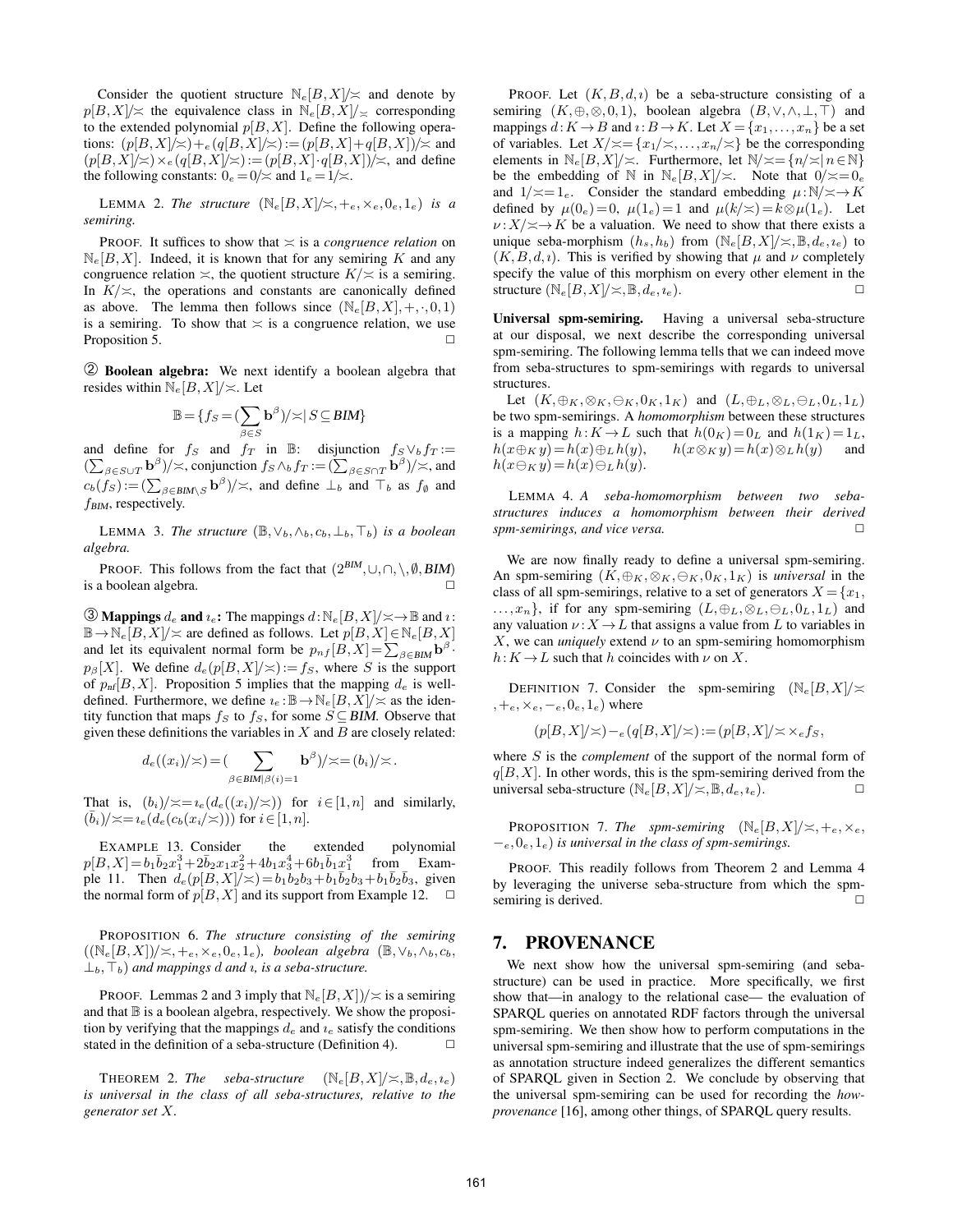Factorization of SPARQL query evaluation. Let  $K$  and  $L$ be two spm-semirings. A homomorphism  $h: K \to L$  is said to *commute* with a SPARQL expression P if for any K-annotated RDF graph  $G_a$ :

$$
[\![P]\!]_{h(G_a)} = h([\![P]\!]_{G_a}),
$$

where  $h(G_a)$  is the L-annotated RDF graph obtained from  $G_a$  by replacing  $(s, p, o) \mapsto k$  by  $(s, p, o) \mapsto h(k)$ , for each K-annotated RDF triple  $(s, p, o) \mapsto k$  in  $G_a$ . The following can be readily shown by induction on the structure of SPARQL expressions.

PROPOSITION 8. *Let* h *be a mapping between two spmsemirings*  $(K, \oplus_K, \otimes_K, \ominus_K, 0_K, 1_K)$  *and*  $(L, \oplus_L, \otimes_L, \ominus_L,$ 0L,1L)*. The transformation given by* h *from* K*-annotated to* L*-annotated RDF graphs commutes with all SPARQL expressions if and only if h is a homomorphism between spm-semirings.*  $\Box$ 

DEFINITION 8. Let  $G_a$  be a K-annotated RDF graph and let  $X = \{x_1, \ldots, x_n\}$  be a set of variables, one for each triple in  $G_a$ . The *abstractly tagged* version of  $G_a$ , denoted by  $G_a/X$ , is the X-annotated RDF graph in which each triple  $(s, p, o)$  in G is annotated with its corresponding variable in  $X$ . Figure 3(b) shows the abstractly tagged version of the RDF graph given in Figure 1(b).  $\Box$ 

Recall the universal spm-semiring  $(N_e|B,X|/\leq,+e,\times_e,-e,$  $0_e, 1_e$ ) from the previous section. We regard the abstractly tagged version  $G_a/X$  of  $G_a$  as an RDF graph annotated by elements in  $\mathbb{N}_e[B,X]/\asymp$  by interpreting  $x_i$  as its equivalence class  $x_i/\asymp$ in  $X/\simeq$ . Let K be an spm-semiring and consider a valuation  $\nu: X/\n\asymp \rightarrow K$ . Denote by Eval<sub> $\nu$ </sub> the unique homomorphism from  $(N_e[B,X]/\asymp,+e,\times_e,-e,0_e,1_e)$  to K that coincides with  $\nu$ on  $X/\simeq$ . Proposition 8 implies that the evaluation of SPARQL queries factors through the universal spm-semiring:

PROPOSITION 9. *Let* K *be an spm-semiring and* P *be a SPARQL expression. For any* K*-annotated RDF graph* G<sup>a</sup> *we have that*

$$
[\![P]\!]_{G_a} = \text{Eval}_{\nu}([\![P]\!]_{G_a/X)}),
$$

*where*  $G_a/X$  *is the abstractly tagged version of*  $G_a$  *and*  $\nu$  :  $X/\n\asymp \rightarrow$ K is the function that associates with each equivalence class  $x_i/\n<$ *the unique annotation of the triple in*  $G_a$  *tagged with*  $x_i$ *.* 

Computing with the universal spm-semiring. We next show how to compute the annotations in  $Eval_{\nu}(\llbracket P \rrbracket_{G_a/X})$ . Although the elements in  $\mathbb{N}_e[B,X]/\simeq$  are equivalence classes, we can simply work with a single representative in each of these classes. Let  $p[B,X]$  and  $q[B,X]$  be two polynomials in  $\mathbb{N}_e[B,X]$ . Clearly,  $p[B,X]$  belongs to  $p[B,X]/\leq$  and  $q[B,X]$  belongs to  $q[B,X]/\leq$ . Algorithm 1 shows how to find a representative in the class corresponding to the addition, multiplication and difference of  $p[B,X]/\asymp$  and  $q[B,X]/\asymp$ . In a nutshell, the algorithm first computes the normal forms of  $p[B,X]$  and  $q[B,X]^2$  and applies the definition  $+e$ ,  $\times_e$  and  $-e$  on these normal forms. A simplification procedure SIMPLIFY is consecutively applied. This procedure only extracts the terms in the support of the extended polynomial and in addition eliminates "redundant" boolean variables. Here, a boolean variable  $b_i$  is redundant if the normal form contains  $\mathbf{b}^{\beta} p[X] + \mathbf{b}^{\beta'} p[X]$  for some polynomial  $p[X]$  in which  $x_i$  does not appear and such that  $\beta(j) = \beta'(n+j)$  for all  $j \in [1,n], i \neq j$ , and  $\beta(i) = 0$  and  $\beta'(n+i) = 1$ .

EXAMPLE 14. Let  $p[B,X] = 2x_1^2 + b_1x_2$  and  $q[B,X] =$  $3b_2x_1+x_2^3$ . Then  $p_{n}[\overline{B},X]=b_1b_2(2x_1^2+x_2)+b_1\overline{b}_2(2x_1^2)$  and

#### Algorithm 1 Universal spm-semiring computations.

*Input:* Extended polynomials  $p[B, X]$  and  $q[B, X]$ . *Output:* Representative in  $(p|B, X|/\approx)p(q|B, X|/\approx)$  for  $op \in$  $\{+e, \times e, -e\}.$ 

- 1: Compute  $p_{\text{nf}}[B, X] = \sum_{\beta \in \text{BIM}} \mathbf{b}^{\beta} p_{\beta}[X]$  of  $p[B, X]$ ;
- 2: Compute  $q_{\text{nf}}[B, X] = \sum_{\beta \in \text{BIM}} \mathbf{b}^{\beta} q_{\beta}[X]$  of  $q[B, X]$ ;
- 3: if op  $=+e$  then<br>4: return SIMPI
- 4: return SIMPLIFY( $\sum_{\beta \in \text{BIM}} \mathbf{b}^{\beta}(p_{\beta}[X] + q_{\beta}[X])$ );

5: end if 6: if op  $=\times_e$  then

- 7: return SIMPLIFY( $\sum_{\beta \in \text{BIM}} \mathbf{b}^{\beta}(p_{\beta}[X] \cdot q_{\beta}[X])$ );
- 8: end if

9: if op  $=$   $-$ <sub>e</sub> then<br>10: **return** SIMP

10: **return** SIMPLIFY( $\sum_{\beta \in \text{BIM}\setminus S} \mathbf{b}^{\beta} p_{\beta}[X]$ ), where S is the support of  $q_{\text{nf}}[B,X]$ .

11: end if

 $q_{\text{nf}}[B,X] = b_1b_2(3x_1+x_2^3) + \bar{b}_1b_2(x_2^3)$ , where we only write the terms in the supports of the normal forms. Then, a representative in  $(p|B,X|/\approx)+e(q|B,X|/\approx)$  is given by the algorithm as  $b_1b_2(x_2^3+2x_1^2+3x_1+x_2)+b_1\overline{b}_2(2x_1^2)+\overline{b}_1b_2(x_2^3)$  which can be simplified to  $2x_1^2 + x_2^3 + b_1b_2(3x_1 + x_2)$ . Similarly, a representative in  $(p[B,X]/\times) \times e(q[B,X]/\times)$  is given by  $b_1b_2((2x_1^2+x_2) \cdot$  $(3x_1 + x_2^3) + b_1b_2(2x_1^2) + b_1b_2(x_2^3)$ . Finally, a representative in  $(p[B, X]/\simeq) -e(q[B, X]/\simeq)$  is given by  $b_1\overline{b_2}(2x_1^2)$ .

By the semantics of SPARQL on spm-semiring annotated RDF graphs, Algorithm 1 suffices to compute  $[$ [P] $_{G_a/X}$  for a SPARQL expression P. Indeed, addition, multiplication and difference suffice to compute the annotations of SPARQL query results (cf. Section 3).

EXAMPLE 15. Consider the SPARQL expressions  $\Omega_1, \ldots, \Omega_4$ ,  $\Omega_4 \bowtie \Omega_1$ ,  $\Omega_4 \backslash \Omega_1$  and  $\Omega_4 \bowtie \Omega_1$  described in Example 1 and shown in Fig. 1. Fig. 3(c),(d),(e) and (f) show  $[\![\Omega_i]\!]_{G_a/X}$ , for  $i = 1, 2, 3, 4$ , respectively. Furthermore,  $[\![\Omega_4 \boxtimes \Omega_1]\!]_{G_a/X}$ ,  $[\![\Omega_4 \backslash \Omega_1]\!]_{G_a/X}$ , and  $[\![\Omega_4\mathcal{M}\Omega_1]\!]_{G_q/X}$  are shown in Fig. 3(g),(h) and (i), respectively. Consider the mapping  $\mu_{11}$  in  $\Omega_3$ . Its annotation is a representative in  $(x_4/\simeq)+e(x_5/\simeq)$ . It is readily verified that Algorithm 1 returns  $x_4+x_5$  Similarly,  $\mu_{16}$  in  $\Omega_4 \bowtie \Omega_1$  is annotated by the representative  $x_1(x_4+x_5)$  in  $(x_1/\approx)\times\frac{e(x_4+x_5)}{\approx}$  as returned by the algorithm. Consider next  $\mu_{18}$  in  $\Omega_4 \setminus \Omega_1$ . This mapping is annotated by a representative in  $((x_4+x_5)/\approx) -e^{(x_1)/\approx}$ . By definition of  $-$ e this is equal to the normal form of  $(x_4+x_5)$ multiplied (using  $\times_e$ ) with  $f_S$  where S is the complement of the support of the normal form of  $x_1$ . It is readily verified that S consists of all boolean indices  $\beta$  in BIM except those with  $\beta(1)=1$ . Hence, the annotation of  $\mu_{18}$  is  $\bar{b}_1(x_4+x_5)$ .

Proposition 9 tells that one can deduce the right annotations for any spm-semiring  $K$  and any SPARQL expression  $P$ , given  $[$ [P] $_{G_0/X}$  and a valuation  $\nu$  :  $X/\n\asymp \rightarrow K$ . We illustrate this for the bag, trust (set) and fuzzy setting.

EXAMPLE 16. Consider the mapping  $\mu_{18}$  in Figure 3(h). It has  $b_1(x_4+x_5)$  as annotation in the universal spm-semiring. In the bag semantics in Example 1, we have that  $\nu_b$ :  $(x_i/\approx) \rightarrow 1$  for all  $x_i$ . Since we know that  $Eval_{\nu_b}(\bar{b}_1(x_4+x_5))=h_s(\bar{b}_1(x_4+x_5))$  where  $h<sub>s</sub>$  is the seba-homomorphism from the universal seba-structure to the seba-structure corresponding to  $(N, +, \times, -_{\text{bag}}, 0, 1)$  given in Example 7, we get that  $h_s(\bar{b}_1(x_4+x_5))=0 \times (1+1)=0$ , as desired. Similarly, for the trust semantics in Example 1,  $\nu_t$ :  $(x_i/\simeq) \rightarrow \tau_i$  for all  $x_i$ . Taking the seba-structure corresponding

 ${}^{2}$ A practical implementation of this algorithm would, in fact, only need to compute a part of these normal forms, involving just the variables appearing in the two extended polynomials.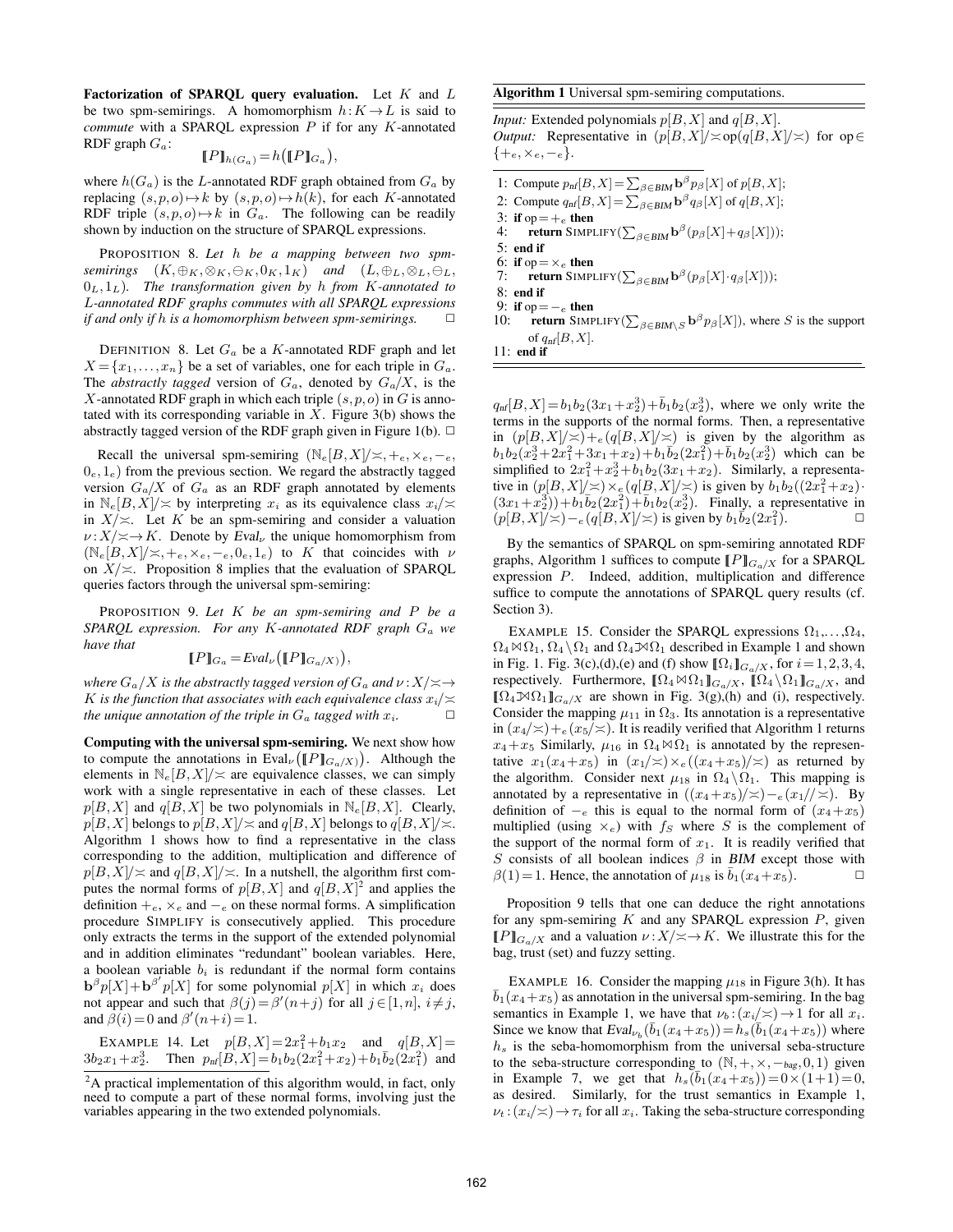

Figure 3: Example of RDF graph and evaluation of SPARQL algebra operators with annotations in the universal spmsemiring.

to ({true, false},  $\vee$ ,  $\wedge$ ,  $-$ <sub>trust</sub>, true, false) given in Example 5, we thus get that  $Eval_{\nu_t}(\bar{b}_1(x_4+x_5)) = \bar{\tau}_1 \wedge (\tau_4 \vee \tau_5)$ , as desired. The fuzzy semantics is verified similarly using the seba-structure corresponding to  $([0,1], \min, \max, -_{\text{fuzzy}}, 0, 1)$  given in Example 7.  $\Box$ 

We may thus conclude that the expressions in  $(\mathbb{N}_e[B,X]/\asymp)$ ,  $+e, \times e, -e, 0e, 1e)$  generalize all spm-semiring computations, and in addition, these expressions reveal to some extent how mappings in the query result were created. For instance, Example 15 shows that  $\mu_{18}$  is annotated with  $\bar{b}_1(x_4+x_5)$  which is equivalent  $(x_4+x_5)-e b_1$ . In other words,  $\mu_{18}$  is obtained by first taking a union, followed by a difference. That is, the universal spm-semiring records the *how-provenance* in the SPARQL setting.

## 8. RELATED WORK

This work is inspired by the algebraic approach to modeling data provenance, initiated by Green et al. [16]. They consider various forms of annotated relational data and their transformations by means of positive relational queries. In that setting, they show that standard positive relational algebra equivalences hold on annotated relational data if and only if the annotations have the structure of a (commutative) semiring [16]. Furthermore, they propose the semiring of *polynomials*—the *universal* semiring—as a provenance model that generalizes many forms of annotations and previously proposed provenance models [16, 14]. Due to its universality, all annotation computations were shown to factor through the semiring of polynomials. This work has been extended to the semi-structured setting in which transformations are expressed in a subset of XQuery [11], for which the authors showed that semirings are still an appropriate annotation structure. Similarly, semirings are sufficient for *positive* SPARQL queries on annotated RDF data, as described in Proposition 1 (Section 4) and also observed in [26].

The situation becomes more challenging when non-monotone query operators are taken into account [12, 1, 2, 26, 13]. In the relational setting, Geerts et al. [12] extended semirings with a *monus* operation, that captures the semantics of relational difference, and proposed a universal *monus*-semiring, or m-semiring for short, as a provenance model. However, this universal m-semiring does not allow for a simple representation of its elements. Indeed, it is built up from formal terms that require the arbitrary nesting of expressions of the form  $p[X]-_{m} q[X]$ , where  $p[X]$  and  $q[X]$  are terms that are built up from variables in  $X, +, \times$  and the monus  $-n$ . A study of the properties of  $m$ -semirings can be found in [1]. More specifically, a set of identities  $\mathcal{E}_m$  is identified that characterizes m-semirings. Since the relational difference satisfies two sets of incompatible equivalences,  $\mathcal{E}_s$  and  $\mathcal{E}_b$ , in the set and bag semantics, respectively,  $\mathcal{E}_m$  only considers the common identities in these sets. As a consequence, certain intuitive equivalences of the relational algebra, such as  $R \bowtie (S \backslash T) = (R \bowtie S) \backslash (R \bowtie T)$  (A13 in [1]) are not necessarily satisfied on m-semiring annotated relational data [1].

The classes of m-semirings and spm-semirings are incomparable, however. Indeed, there are identities that hold for m-semirings but not for spm-semirings, and vice versa. For example, spm-semirings satisfy  $id_{11}$ : $k_1 \otimes (k_2 \ominus k_3) = (k_1 \otimes k_2) \ominus k_3$ , a stronger identity than  $k_1 \otimes (k_2 \ominus k_3) = (k_1 \otimes k_2) \ominus (k_1 \otimes k_3)$ (A13 in [1]) implied by the above equivalence. It is readily shown that m-semirings do not satisfy this property. Conversely,  $k_1 \oplus (k_2 \ominus k_1) = k_2 \oplus (k_1 \ominus k_2)$  (A11 in [1]) holds for m-semirings but is not satisfied by spm-semirings. Furthermore, the identities of spm-semirings imply that the elements in the universal spm-semiring have a normal form representation, in contrast to elements in the universal  $m$ -semiring.

Amsterdamer et al. [2] obtained an altermative semantics for relational difference based on their semantics for queries with *aggregation* on annotated relations, through an encoding of difference using aggregation. Interestingly, the semantics of the difference defined in this manner seems similar to the semantics of SPARQL difference. However, the resulting annotations reflect the encoding of difference through aggregation and thus do not provide a very intuitive description of the actual operations in the original query. Moreover, they do not propose a universal object that could be used as the provenance model for queries with difference under these semantics. Similarly to SPARQL difference, aggregation-based difference fails to satisfy A11 that holds for m-semirings. However, it satisfies A13, which is not satisfied by all spm-semirings. This implies that even if semirings equipped with the aggregate-based difference would be spm-semirings, which is not clear, it is necessarily a strict subset of spm-semirings.

The Perm system [13] employs a provenance model that captures relational difference and outer join under set and bag semantics. However, it cannot capture SPARQL DIFFERENCE and OPTIONAL directly, since their semantics differs from that of the corresponding relational operators, as explained in Section 2. Moreover, the provenance model of Perm, which is akin to whyprovenance extended with ∧¬ for difference, is less informative than spm-semirings and does not suffice for computing annotations such as ranked trust or multiplicities for bag semantics.

In the Semantic Web community, Damasio et al. [9] employ  $m$ -semirings to capture the semantics of SPAROL query answering over annotated RDF. More precisely, they use  $(m, \delta)$ -semirings which are *m*-semirings extended with a duplicate elimination operator  $\delta$ , as introduced in [12]. Then, they encode SPARQL difference through a complex relational expression involving joins, relational set difference and duplicate elimination. In fact, their encoding of the SPARQL difference resembles somewhat that of Amsterdamer et al. [2]. However,  $(m, \delta)$ -semirings have the same deficiency as *m*-semirings: their universal structure does not allow for a simple representation of its elements and is completely symbolic and not amenable to algebraic manipulation. For this reason, it is not as well-suited to be used as a provenance model